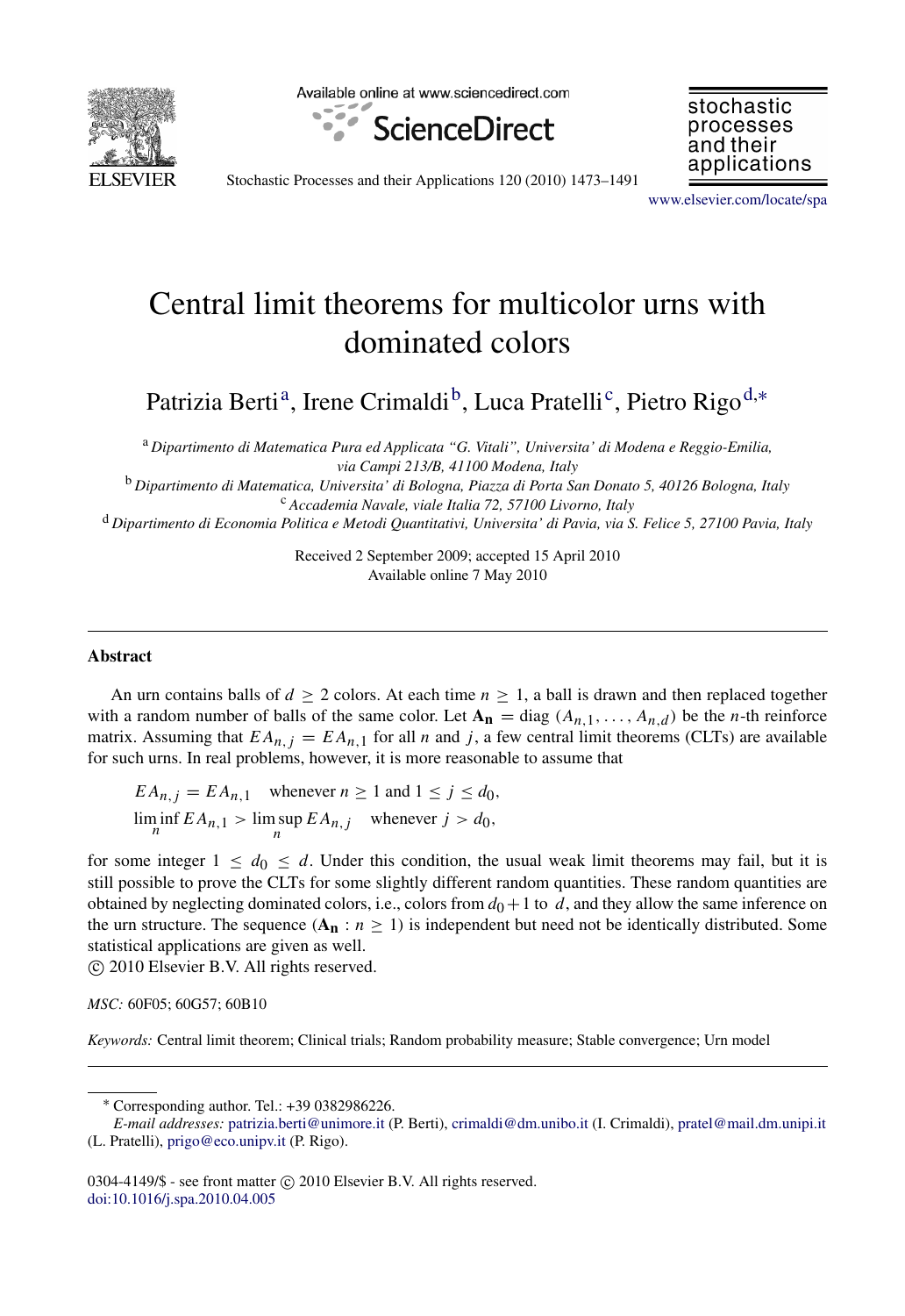## <span id="page-1-0"></span>1. The problem

An urn contains  $a_j > 0$  balls of color  $j \in \{1, ..., d\}$ , where  $d \ge 2$ . At each time  $n \ge 1$ , a ball is drawn and then replaced together with a random number of balls of the same color. Say that  $A_{n,j} \geq 0$  balls of color *j* are added to the urn when  $X_{n,j} = 1$ , where  $X_{n,j}$  is the indicator of {ball of color *j* at time *n*}. Let

$$
N_{n,j} = a_j + \sum_{k=1}^{n} X_{k,j} A_{k,j}
$$

be the number of balls of color *j* in the urn at time *n* and

$$
Z_{n,j} = \frac{N_{n,j}}{\sum_{i=1}^d N_{n,i}}, \qquad M_{n,j} = \frac{\sum_{k=1}^n X_{k,j}}{n}.
$$

Fix *j* and let  $n \to \infty$ . Then, under various conditions,  $Z_{n,j} \xrightarrow{a.s.} Z_{(j)}$  for some random variable  $Z_{(j)}$ . This typically implies that  $M_{n,j} \xrightarrow{a.s.} Z_{(j)}$ . A central limit theorem (CLT) is available as well. Define

$$
C_{n,j} = \sqrt{n}(M_{n,j} - Z_{n,j})
$$
 and  $D_{n,j} = \sqrt{n}(Z_{n,j} - Z_{(j)}).$ 

P*n*

As shown in [\[4\]](#page-17-0), under reasonable conditions one obtains

$$
(C_{n,j}, D_{n,j}) \longrightarrow \mathcal{N}(0, U_j) \times \mathcal{N}(0, V_j) \text{ stably}
$$

for certain random variables  $U_j$  and  $V_j$ . A nice consequence is

$$
\sqrt{n}(M_{n,j} - Z_{(j)}) = C_{n,j} + D_{n,j} \longrightarrow \mathcal{N}(0, U_j + V_j) \text{ stably.}
$$

Stable convergence, in the sense of Aldous and Renyi, is a strong form of convergence in distribution. The definition is recalled in Section [3.](#page-3-0)

For  $(C_{n,j}, D_{n,j})$  to converge, it is fundamental that  $EA_{n,j} = EA_{n,1}$  for all *n* and *j*. In real problems, however, it is more sound to assume that

$$
EA_{n,j} = EA_{n,1} \quad \text{whenever } n \ge 1 \text{ and } 1 \le j \le d_0,
$$
  

$$
\liminf_{n} EA_{n,1} > \limsup_{n} EA_{n,j} \quad \text{whenever } j > d_0,
$$

for some integer  $1 \le d_0 \le d$ . Roughly speaking, when  $d_0 < d$  some colors (those labelled from  $d_0 + 1$  to *d*) are dominated by the others. In this framework, for  $j \in \{1, \ldots, d_0\}$ , meaningful quantities are

$$
C_{n,j}^{*} = \sqrt{n} (M_{n,j}^{*} - Z_{n,j}^{*}) \text{ and } D_{n,j}^{*} = \sqrt{n} (Z_{n,j}^{*} - Z_{(j)}) \text{ where}
$$
  

$$
M_{n,j}^{*} = \frac{\sum_{k=1}^{n} X_{k,j}}{1 + \sum_{i=1}^{d_0} \sum_{k=1}^{n} X_{k,i}}, \qquad Z_{n,j}^{*} = \frac{N_{n,j}}{\sum_{i=1}^{d_0} N_{n,i}}.
$$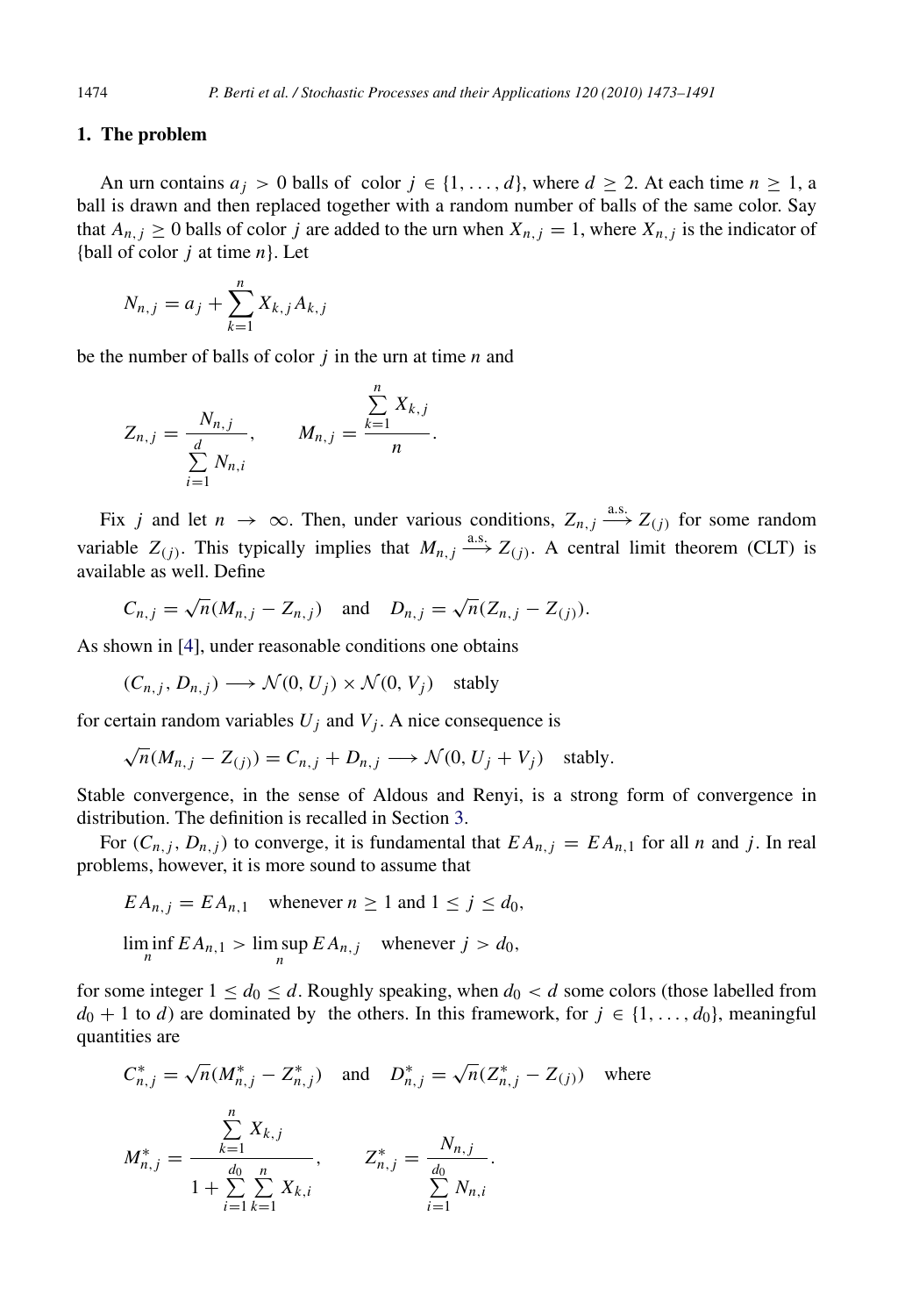If  $d_0 = d$ , then  $D_{n,j}^* = D_{n,j}$  and  $|C_{n,j}^* - C_{n,j}| \leq \frac{1}{\sqrt{n}}$  $\frac{1}{n}$ . If  $d_0 < d$ , in a sense, dealing with  $(C_{n,j}^*, D_{n,j}^*)$  amounts to neglecting dominated colors.

Our problem is to determine the limiting distribution of  $(C_{n,j}^*, D_{n,j}^*)$ , under reasonable conditions, when  $d_0 < d$ .

## <span id="page-2-2"></span>2. Motivations

Possibly, when  $d_0 < d$ ,  $Z_{n,j}$  and  $M_{n,j}$  have a more transparent meaning than their counterparts  $Z_{n,j}^*$  and  $M_{n,j}^*$ . Accordingly, a CLT for  $(C_{n,j}, D_{n,j})$  is more intriguing than a CLT for  $(C_{n,j}^*, D_{n,j}^*)$ . So, why are we dealing with  $(C_{n,j}^*, D_{n,j}^*)$ ?

The main reason is that  $(C_{n,j}, D_{n,j})$  merely fails to converge when

<span id="page-2-0"></span>
$$
\liminf_{n} E A_{n,j} > \frac{1}{2} \liminf_{n} E A_{n,1} \quad \text{for some } j > d_0.
$$
 (1)

Fix  $j \leq d_0$ . Under some conditions,  $Z_{n,j} \stackrel{\text{a.s.}}{\longrightarrow} Z_{(j)}$  with  $Z_{(j)} > 0$  a.s.; see [Lemma 3.](#page-4-0) Further-more, condition [\(1\)](#page-2-0) yields  $\sqrt{n} \sum_{i=d_0+1}^{d} Z_{n,i} \xrightarrow{a.s.} \infty$ . (This follows from Corollary 2 of [\[9\]](#page-18-0) for  $d = 2$ , but it can be shown in general.) Hence,

$$
D_{n,j}^* - D_{n,j} \ge Z_{n,j} \sqrt{n} \sum_{i=d_0+1}^d Z_{n,i} \stackrel{\text{a.s.}}{\longrightarrow} \infty.
$$

Since  $D_{n,j}^*$  converges stably, as proved in [Theorem 4,](#page-5-0)  $D_{n,j}$  fails to converge in distribution under [\(1\).](#page-2-0)

A CLT for  $D_{n,j}$ , thus, is generally not available. A way out could be by looking for the right norming factors, that is, investigating whether  $\frac{\alpha_n}{\sqrt{n}}$  $\frac{n}{n}$  *D*<sub>*n*</sub>,*j* converges stably for suitable constants  $\alpha_n$ . This is a reasonable solution but we discarded it. In fact, as proved in [Corollary 5,](#page-6-0)  $(C_{n,j}, D_{n,j})$  converges stably whenever

<span id="page-2-1"></span>
$$
\limsup_{n} EA_{n,j} < \frac{1}{2} \liminf_{n} EA_{n,1} \quad \text{for all } j > d_0. \tag{1*}
$$

So, the choice of  $\alpha_n$  depends on whether [\(1\)](#page-2-0) or (1<sup>\*</sup>) holds, and this is typically unknown in applications (think of clinical trials). In addition, dealing with  $(C_{n,j}^*, D_{n,j}^*)$  looks natural (to us). Loosely speaking, as the problem occurs because there are some dominated colors, the trivial solution is just to neglect the dominated colors.

A further point to be discussed is the practical utility (if any) of a CLT for  $(C_{n,j}^*, D_{n,j}^*)$  or  $(C_{n,j}, D_{n,j})$ . To fix ideas, we refer to  $(C_{n,j}^*, D_{n,j}^*)$  but the same comments apply to  $(C_{n,j}, D_{n,j})$ provided a CLT for the latter is available. It is convenient to distinguish two situations. With reference to a real problem, suppose the subset of *non-dominated* colors is some  $J \subset \{1, \ldots, d\}$ and not necessarily  $\{1, \ldots, d_0\}.$ 

If *J* is known, the main goal is to make inference on  $Z_{(j)}$ ,  $j \in J$ . To this end, the limiting distribution of  $D_{n,j}^*$  is useful. Knowing such distribution, for instance, asymptotic confidence intervals for  $Z(i)$  are easily obtained. An example (see [Example 6\)](#page-6-1) is given in Section [4.](#page-4-1)

But in various frameworks, *J* is actually unknown (think of clinical trials again). Then, the main focus is to identify *J* and the limiting distribution of  $C_{n,j}^*$  can help. If such distribution is known, the hypothesis

$$
H_0: J=J^*
$$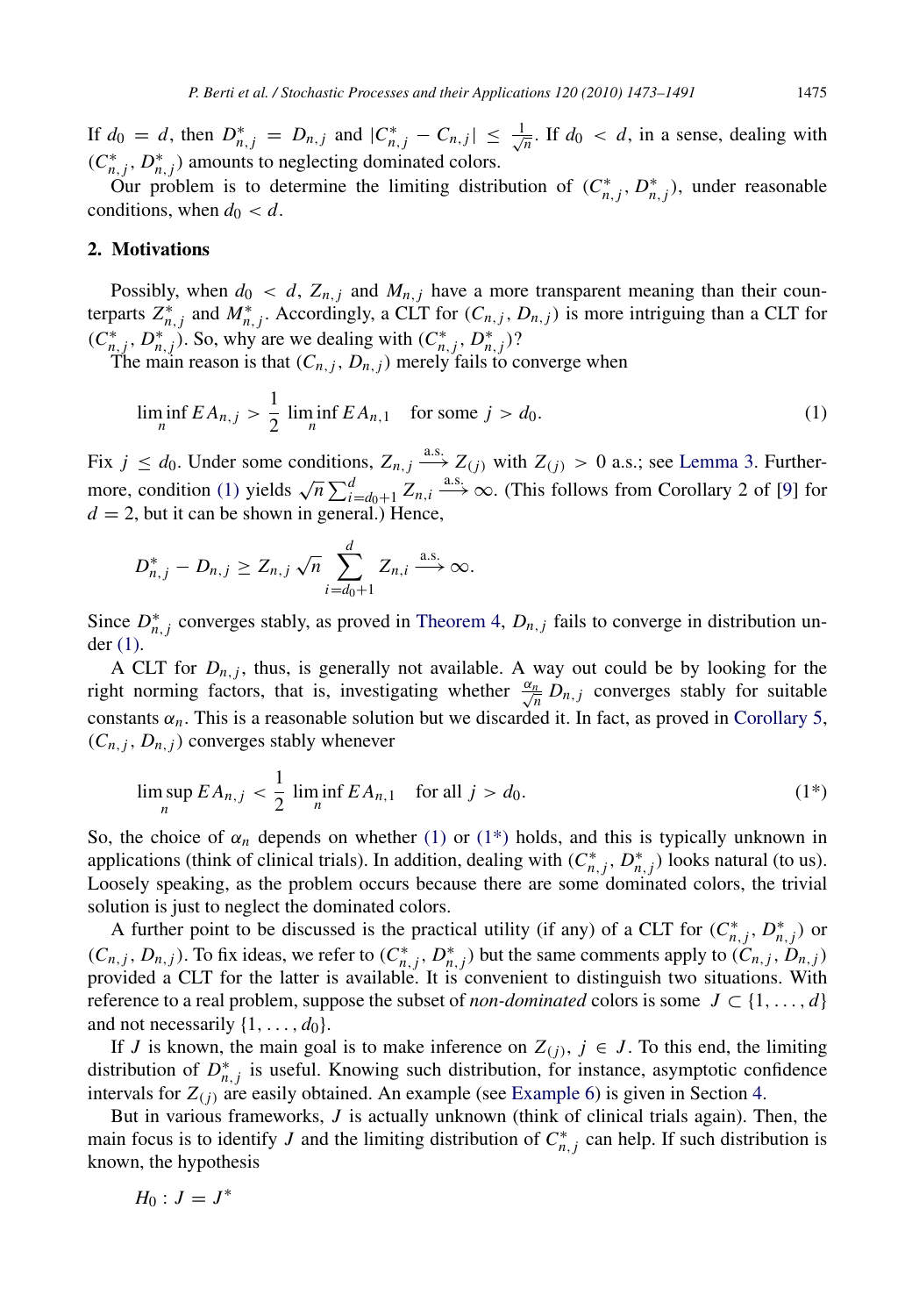can be (asymptotically) tested for any  $J^* \subset \{1, ..., d\}$  with card $(J^*) \geq 2$ . Details are in [Examples 7](#page-7-0) and [8.](#page-8-0)

A last remark is that our results become trivial for  $d_0 = 1$ . On the one hand, this is certainly a gap, as  $d_0 = 1$  is important in applications. On the other hand,  $d_0 = 1$  is itself a trivial case. Indeed,  $Z_{(1)} = 1$  a.s., so no inference on  $Z_{(1)}$  is required.

This paper is the natural continuation of [\[4\]](#page-17-0). While the latter deals with  $d_0 = d$ , the present paper focuses on  $d_0 < d$ . Indeed, our results hold for  $d_0 \leq d$ , but they are contained in Corollary 9 of [\[4\]](#page-17-0) in the particular case when  $d_0 = d$ . In addition to [4], a few papers which inspired and affected the present one are [\[1](#page-17-1)[,9\]](#page-18-0). Other related references are [\[2](#page-17-2)[,3,](#page-17-3)[5,](#page-17-4)[7,](#page-17-5)[8,](#page-18-1)[10,](#page-18-2)[12\]](#page-18-3).

The paper is organized as follows. Section [3](#page-3-0) recalls some basic facts on stable convergence. Section [4](#page-4-1) includes the main results [\(Theorem 4](#page-5-0) and [Corollary 5\)](#page-6-0). Precisely, conditions for

$$
(C_{n,j}^*, D_{n,j}^*) \longrightarrow \mathcal{N}(0, U_j) \times \mathcal{N}(0, V_j) \text{ stably and}
$$
  

$$
(C_{n,j}, D_{n,j}) \longrightarrow \mathcal{N}(0, U_j) \times \mathcal{N}(0, V_j) \text{ stably under (1*)}
$$

are given,  $U_i$  and  $V_j$  being the same random variables mentioned in Section [1.](#page-1-0) As a consequence,

$$
\sqrt{n}(M_{n,j}^* - Z_{(j)}) = C_{n,j}^* + D_{n,j}^* \longrightarrow \mathcal{N}(0, U_j + V_j) \text{ stably and}
$$
  

$$
\sqrt{n}(M_{n,j} - Z_{(j)}) = C_{n,j} + D_{n,j} \longrightarrow \mathcal{N}(0, U_j + V_j) \text{ stably under (1*)}.
$$

Also, it is worth noting that  $D_{n,j}^*$  and  $D_{n,j}$  actually converge in a certain stronger sense.

Finally, our proofs are admittedly long. To make the paper more readable, they have been confined in Section [5](#page-9-0) and in a final [Appendix.](#page-14-0)

#### <span id="page-3-0"></span>3. Stable convergence

Let (Ω, A, *P*) be a probability space and *S* a metric space. A *kernel* on *S* (or a *random probability measure* on *S*) is a measurable collection  $N = \{N(\omega) : \omega \in \Omega\}$  of probability measures on the Borel  $\sigma$ -field on *S*. Measurability means that

$$
N(\omega)(f) = \int f(x) N(\omega)(dx)
$$

is A-measurable, as a function of  $\omega \in \Omega$ , for each bounded Borel map  $f : S \to \mathbb{R}$ .

Let  $(Y_n)$  be a sequence of *S*-valued random variables and *N* a kernel on *S*. Both  $(Y_n)$  and *N* are defined on  $(\Omega, \mathcal{A}, P)$ . Say that  $Y_n$  converges *stably* to *N* when

$$
P(Y_n \in \cdot | H) \longrightarrow E(N(\cdot) | H)
$$
 weakly for all  $H \in \mathcal{A}$  such that  $P(H) > 0$ .

Clearly, if  $Y_n \to N$  stably, then  $Y_n$  converges in distribution to the probability law  $E(N(\cdot))$  (just let  $H = \Omega$ ). We refer to [\[5\]](#page-17-4) and the references therein for more on stable convergence. Here, we mention a strong form of stable convergence, introduced in [\[5\]](#page-17-4). Let  $\mathcal{F} = (\mathcal{F}_n)$  be any sequence of sub-σ-fields of A. Say that *Y<sup>n</sup>* converges F-*stably in the strong sense* to *N* when

 $E(f(Y_n) | \mathcal{F}_n) \stackrel{P}{\longrightarrow} N(f)$  for all bounded continuous functions  $f : S \to \mathbb{R}$ .

Finally, we give two lemmas from [\[4\]](#page-17-0). In both,  $G = (G_n)$  is an increasing filtration. Given kernels *M* and *N* on *S*, let  $M \times N$  denote the kernel on  $S \times S$  defined as

$$
(M \times N)(\omega) = M(\omega) \times N(\omega) \quad \text{for all } \omega \in \Omega.
$$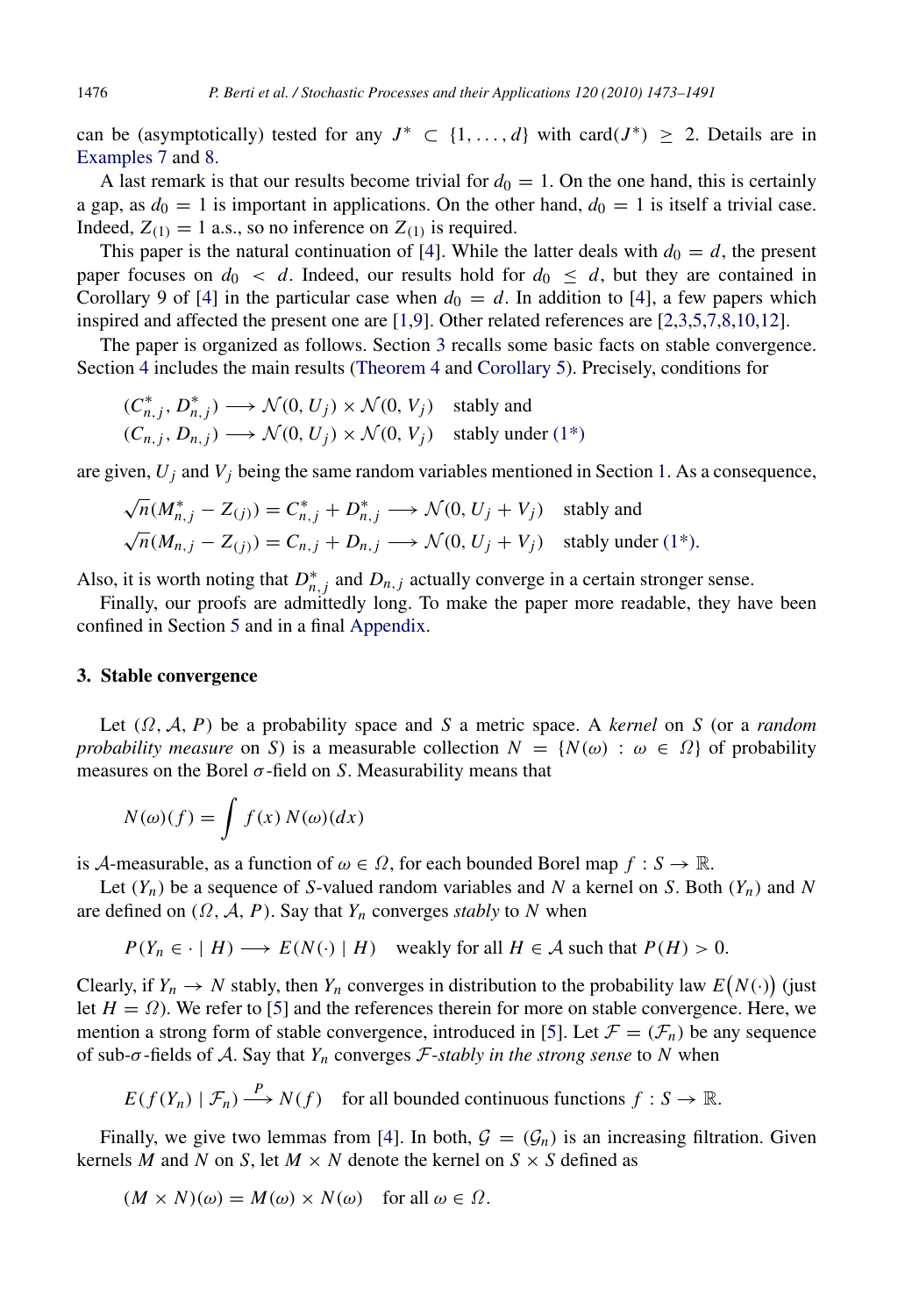<span id="page-4-4"></span>**Lemma 1.** Let  $Y_n$  and  $Z_n$  be S-valued random variables and M and N kernels on S, where *S* is a separable metric space. Suppose that  $\sigma(Y_n) \subset \mathcal{G}_n$  and  $\sigma(Z_n) \subset \mathcal{G}_{\infty}$  for all n, where  $\mathcal{G}_{\infty} = \sigma(\cup_n \mathcal{G}_n)$ . Then,

<span id="page-4-5"></span>
$$
(Y_n, Z_n) \longrightarrow M \times N \quad stably
$$

*provided that*  $Y_n \to M$  *stably and*  $Z_n \to N$  *G*-*stably in the strong sense.* 

**Lemma 2.** Let  $(Y_n)$  be a G-adapted sequence of real random variables. If  $\sum_{n=1}^{\infty}$  $\frac{EY_n^2}{n^2} < \infty$  and  $E(Y_{n+1} | \mathcal{G}_n) \stackrel{\text{a.s.}}{\longrightarrow} Y$ , for some random variable Y, then

$$
n\sum_{k\geq n}\frac{Y_k}{k^2}\stackrel{\text{a.s.}}{\longrightarrow} Y \quad \text{and} \quad \frac{1}{n}\sum_{k=1}^n Y_k \stackrel{\text{a.s.}}{\longrightarrow} Y.
$$

# <span id="page-4-1"></span>4. Main results

In what follows,  $X_{n,j}$  and  $A_{n,j}$ ,  $n \geq 1$ ,  $1 \leq j \leq d$ , are real random variables on the probability space  $(\Omega, \mathcal{A}, P)$  and  $\mathcal{G} = (\mathcal{G}_n : n \ge 0)$ , where

$$
\mathcal{G}_0 = \{ \emptyset, \Omega \}, \qquad \mathcal{G}_n = \sigma(X_{k,j}, A_{k,j} : 1 \le k \le n, 1 \le j \le d).
$$

Let  $N_{n,j} = a_j + \sum_{k=1}^n X_{k,j} A_{k,j}$ , where  $a_j > 0$  is a constant. We assume that

<span id="page-4-2"></span>
$$
X_{n,j} \in \{0, 1\}, \quad \sum_{j=1}^{d} X_{n,j} = 1, \quad 0 \le A_{n,j} \le \beta \text{ for some constant } \beta,
$$
  
\n
$$
(A_{n,j} : 1 \le j \le d) \text{ independent of } \mathcal{G}_{n-1} \vee \sigma(X_{n,j} : 1 \le j \le d),
$$
  
\n
$$
Z_{n,j} = P(X_{n+1,j} = 1 | \mathcal{G}_n) = \frac{N_{n,j}}{\sum_{i=1}^{d} N_{n,i}} \quad \text{a.s.}
$$
\n(2)

Given an integer  $1 \leq d_0 \leq d$ , let us define

$$
\lambda_0 = 0
$$
 if  $d_0 = d$  and  $\lambda_0 = \max_{d_0 < j \le d} \limsup_n E A_{n,j}$  if  $d_0 < d$ .

We also assume that

<span id="page-4-3"></span>
$$
EA_{n,j} = EA_{n,1} \quad \text{for } n \ge 1 \text{ and } 1 \le j \le d_0, m := \lim_{n} EA_{n,1}, \quad m > \lambda_0, \qquad q_j := \lim_{n} EA_{n,j}^2 \quad \text{for } 1 \le j \le d_0.
$$
 (3)

A few useful consequences are collected in the following lemma. Define

$$
S_n^* = \sum_{i=1}^{d_0} N_{n,i}
$$
 and  $S_n = \sum_{i=1}^{d} N_{n,i}$ .

**Lemma 3.** *Under conditions* [\(2\)](#page-4-2)–[\(3\)](#page-4-3)*, as*  $n \to \infty$ *,* 

<span id="page-4-0"></span>
$$
\frac{S_n^*}{n} \xrightarrow{a.s.} m \quad and \quad \frac{S_n}{n} \xrightarrow{a.s.} m,
$$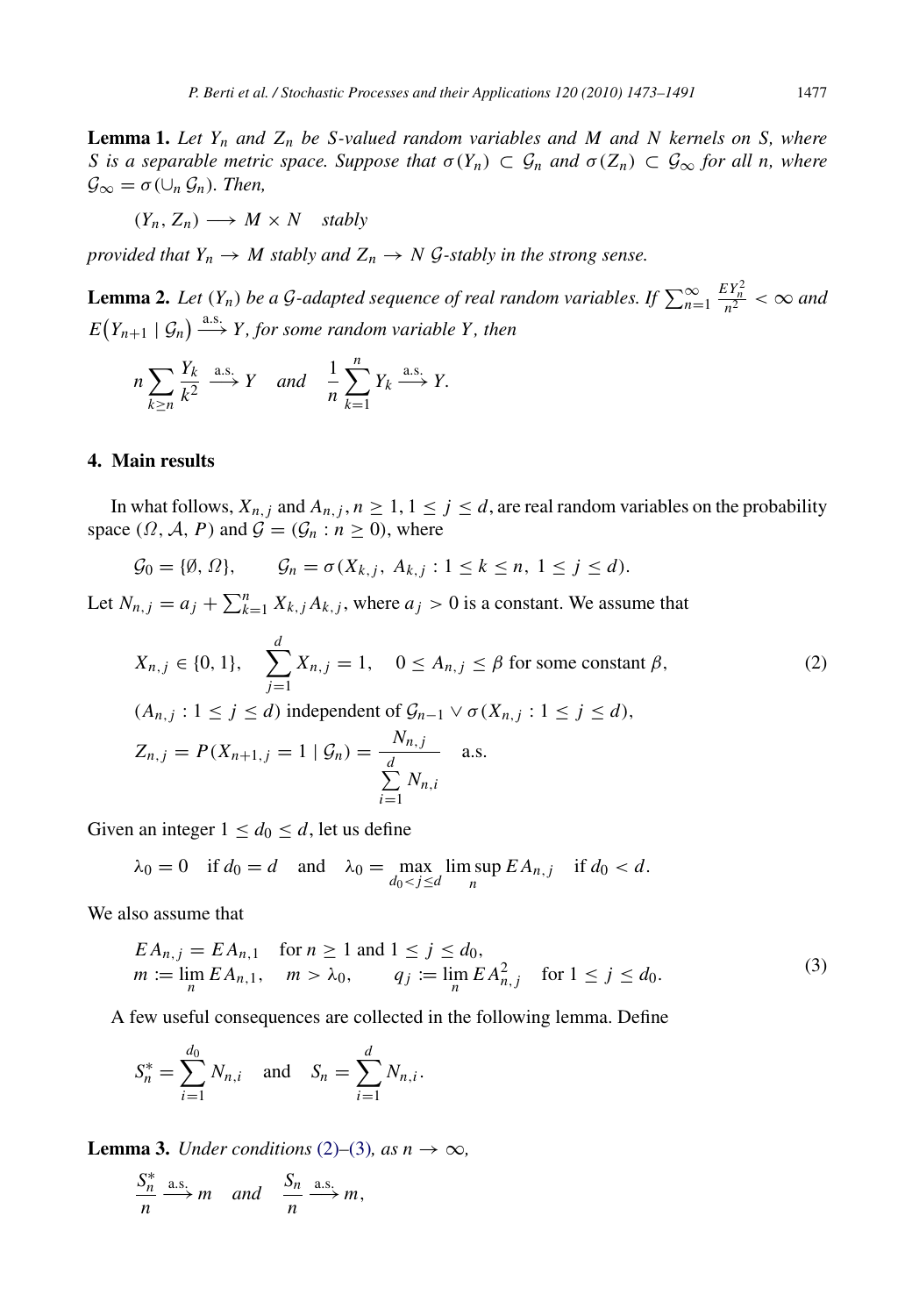$$
n^{1-\lambda} \sum_{i=d_0+1}^{d} Z_{n,i} \xrightarrow{a.s.} 0 \quad \text{whenever } d_0 < d \text{ and } \lambda > \frac{\lambda_0}{m},
$$
\n
$$
Z_{n,j} \xrightarrow{a.s.} Z_{(j)} \quad \text{for each } 1 \le j \le d_0,
$$

*where each Z*(*j*) *is a random variable such that Z*(*j*) > 0 *a.s.*

For  $d = 2$ , [Lemma 3](#page-4-0) follows from results in [\[9,](#page-18-0)[10\]](#page-18-2). For arbitrary d, it is possibly known but we do not know of any reference. Accordingly, a proof of [Lemma 3](#page-4-0) is given in the [Appendix.](#page-14-0) We also note that, apart from a few particular cases, the probability distribution of  $Z_{(j)}$  is not known (even if  $d_0 = d$ ).

We aim to settle the asymptotic behavior of

$$
C_{n,j} = \sqrt{n}(M_{n,j} - Z_{n,j}), \qquad D_{n,j} = \sqrt{n}(Z_{n,j} - Z_{(j)}),
$$
  
\n
$$
C_{n,j}^* = \sqrt{n}(M_{n,j}^* - Z_{n,j}^*), \qquad D_{n,j}^* = \sqrt{n}(Z_{n,j}^* - Z_{(j)}),
$$

where  $j \in \{1, \ldots, d_0\}$  and

$$
M_{n,j} = \frac{\sum_{k=1}^{n} X_{k,j}}{n}, \qquad M_{n,j}^{*} = \frac{\sum_{k=1}^{n} X_{k,j}}{1 + \sum_{k=1}^{n} \sum_{i=1}^{d_0} X_{k,i}}, \qquad Z_{n,j}^{*} = \frac{N_{n,j}}{\sum_{i=1}^{d_0} N_{n,i}}.
$$

Let  $\mathcal{N}(a, b)$  denote the one-dimensional Gaussian law with mean *a* and variance  $b \geq 0$  (where  $\mathcal{N}(a, 0) = \delta_a$ ). Note that  $\mathcal{N}(0, L)$  is a kernel on R for each real non-negative random variable *L*. We are in a position to state our main result.

Theorem 4. *If conditions* [\(2\)](#page-4-2)*–*[\(3\)](#page-4-3) *hold, then*

<span id="page-5-0"></span>
$$
C_{n,j}^* \longrightarrow \mathcal{N}(0, U_j) \quad \text{stably and}
$$
  
\n
$$
D_{n,j}^* \longrightarrow \mathcal{N}(0, V_j) \quad \text{G-stably in the strong sense}
$$
  
\nfor each  $j \in \{1, ..., d_0\}$ , where  $U_j = V_j - Z_{(j)}(1 - Z_{(j)})$   
\nand 
$$
V_j = \frac{Z_{(j)}}{m^2} \left\{ q_j (1 - Z_{(j)})^2 + Z_{(j)} \sum_{i \le d_0, i \ne j} q_i Z_{(i)} \right\}.
$$

*In particular (by [Lemma](#page-4-4)* 1*),*

$$
(C_{n,j}^*, D_{n,j}^*) \longrightarrow \mathcal{N}(0, U_j) \times \mathcal{N}(0, V_j) \quad \text{stably.}
$$

As noted in Section [2,](#page-2-2) [Theorem 4](#page-5-0) has been thought for the case when  $d_0 < d$ , and it reduces to Corollary 9 of [\[4\]](#page-17-0) in the particular case when  $d_0 = d$ . We also remark that some assumptions can be stated in a different form. In particular, under suitable extra conditions, [Theorem 4](#page-5-0) works even if  $(A_{n,1}, \ldots, A_{n,d})$  independent of  $G_{n-1} \vee \sigma(X_{n,1}, \ldots, X_{n,d})$  is weakened into

 $(A_{n,1}, \ldots, A_{n,d})$  conditionally independent of  $(X_{n,1}, \ldots, X_{n,d})$  given  $\mathcal{G}_{n-1}$ ;

see Remark 8 of [\[4\]](#page-17-0).

The proof of [Theorem 4](#page-5-0) is deferred to Section [5.](#page-9-0) Here, we stress a few of its consequences.

We already know (from Section [2\)](#page-2-2) that  $(C_{n,j}, D_{n,j})$  may fail to converge when  $d_0 < d$ . There is a remarkable exception, however.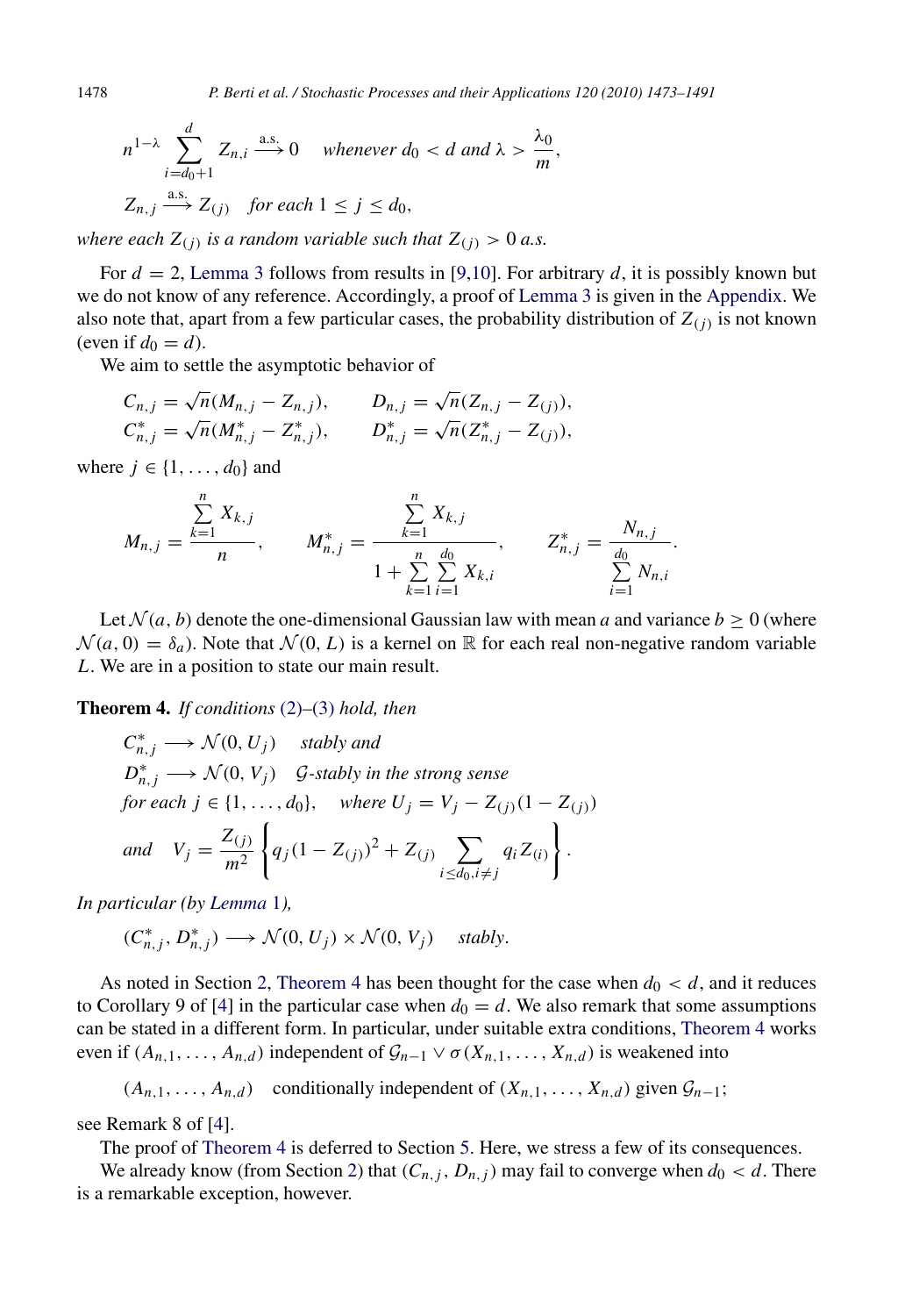**Corollary 5.** *Under conditions* [\(2\)](#page-4-2)–[\(3\)](#page-4-3)*, if*  $2\lambda_0 < m$  *(that is, [\(1\\*\)](#page-2-1) holds) then* 

<span id="page-6-0"></span>
$$
C_{n,j} \longrightarrow \mathcal{N}(0, U_j)
$$
 stably and  $D_{n,j} \longrightarrow \mathcal{N}(0, V_j)$  *G*-stably in the strong sense

*for each*  $j \in \{1, \ldots, d_0\}$ *. In particular (by [Lemma](#page-4-4) 1),* 

$$
(C_{n,j}, D_{n,j}) \longrightarrow \mathcal{N}(0, U_j) \times \mathcal{N}(0, V_j) \quad \text{stably.}
$$

**Proof.** By [Theorem 4,](#page-5-0) it is enough to prove that  $D_{n,j}^* - D_{n,j} \stackrel{P}{\longrightarrow} 0$  and  $C_{n,j}^* - C_{n,j} \stackrel{P}{\longrightarrow} 0$ . It can be assumed that  $d_0 < d$ . Note that

$$
\left| D_{n,j}^* - D_{n,j} \right| = \sqrt{n} Z_{n,j} \left( \frac{S_n}{S_n^*} - 1 \right) \le \frac{S_n}{S_n^*} \sqrt{n} \sum_{i=d_0+1}^d Z_{n,i},
$$
  

$$
C_{n,j}^* - C_{n,j} = D_{n,j} - D_{n,j}^* + M_{n,j} \sqrt{n} \frac{\sum_{i=d_0+1}^d M_{n,i} - \frac{1}{n}}{\frac{1}{n} + \sum_{i=1}^d M_{n,i}}.
$$

By [Lemma 3](#page-4-0) and  $2\lambda_0 < m$ , there is  $\alpha > \frac{1}{2}$  such that  $n^{\alpha} \sum_{i=d_0+1}^{d} Z_{n,i} \stackrel{a.s.}{\longrightarrow} 0$ . Thus, it remains only to see that  $\sqrt{n} M_{n,i} \stackrel{\text{a.s.}}{\longrightarrow} 0$  for each  $i > d_0$ . Fix  $i > d_0$  and define  $L_{n,i} = \sum_{k=1}^n \frac{X_{k,i} - Z_{k-1,i}}{\sqrt{k}}$  $\frac{L_{k-1,i}}{\overline{k}}$ . Since  $(L_{n,i}: n \ge 1)$  is a  $\mathcal{G}$ -martingale and

$$
\sum_{n} E\{(L_{n+1,i} - L_{n,i})^2 \mid \mathcal{G}_n\} = \sum_{n} \frac{Z_{n,i}(1 - Z_{n,i})}{n+1} \le \sum_{n} \frac{n^{\alpha} Z_{n,i}}{n^{1+\alpha}} < \infty \quad \text{a.s.},
$$

 $L_{n,i}$  converges a.s. By the Kronecker lemma,

$$
\frac{1}{\sqrt{n}}\sum_{k=1}^{n}(X_{k,i}-Z_{k-1,i})=\frac{1}{\sqrt{n}}\sum_{k=1}^{n}\sqrt{k}\frac{X_{k,i}-Z_{k-1,i}}{\sqrt{k}}\xrightarrow{a.s.}0.
$$

Since  $\frac{1}{4}$  $\frac{1}{n} \sum_{k=1}^{n} k^{-\alpha} \longrightarrow 0$  and  $Z_{k,i} = o(k^{-\alpha})$  a.s., it follows that

$$
\sqrt{n}M_{n,i} = \frac{1}{\sqrt{n}}\sum_{k=1}^{n}(X_{k,i} - Z_{k-1,i}) + \frac{1}{\sqrt{n}}\sum_{k=0}^{n-1}Z_{k,i} \stackrel{\text{a.s.}}{\longrightarrow} 0. \quad \Box
$$

<span id="page-6-1"></span>[Theorem 4](#page-5-0) has some statistical implications as well.

**Example 6** (*A Statistical Use of D*<sup>\*</sup><sub>*n*</sub>,*j*). Suppose that  $d_0 > 1$ , conditions [\(2\)](#page-4-2)[–\(3\)](#page-4-3) hold, and fix  $j \leq d_0$ . Let  $(V_{n,j}: n \geq 1)$  be a sequence of consistent estimators of  $V_j$ ; that is,  $V_{n,j} \stackrel{P}{\longrightarrow} V_j$  and  $\sigma(V_{n,j}) \subset \mathcal{D}_n$  for each *n*, where

$$
\mathcal{D}_n = \sigma(X_{k,i}A_{k,i}, X_{k,i} : 1 \le k \le n, 1 \le i \le d)
$$

is the  $\sigma$ -field corresponding to the "available data". Since  $(V_{n,j})$  is G-adapted, [Theorem 4](#page-5-0) yields

$$
(D_{n,j}^*, V_{n,j}) \longrightarrow \mathcal{N}(0, V_j) \times \delta_{V_j}
$$
 *G*-stably in the strong sense.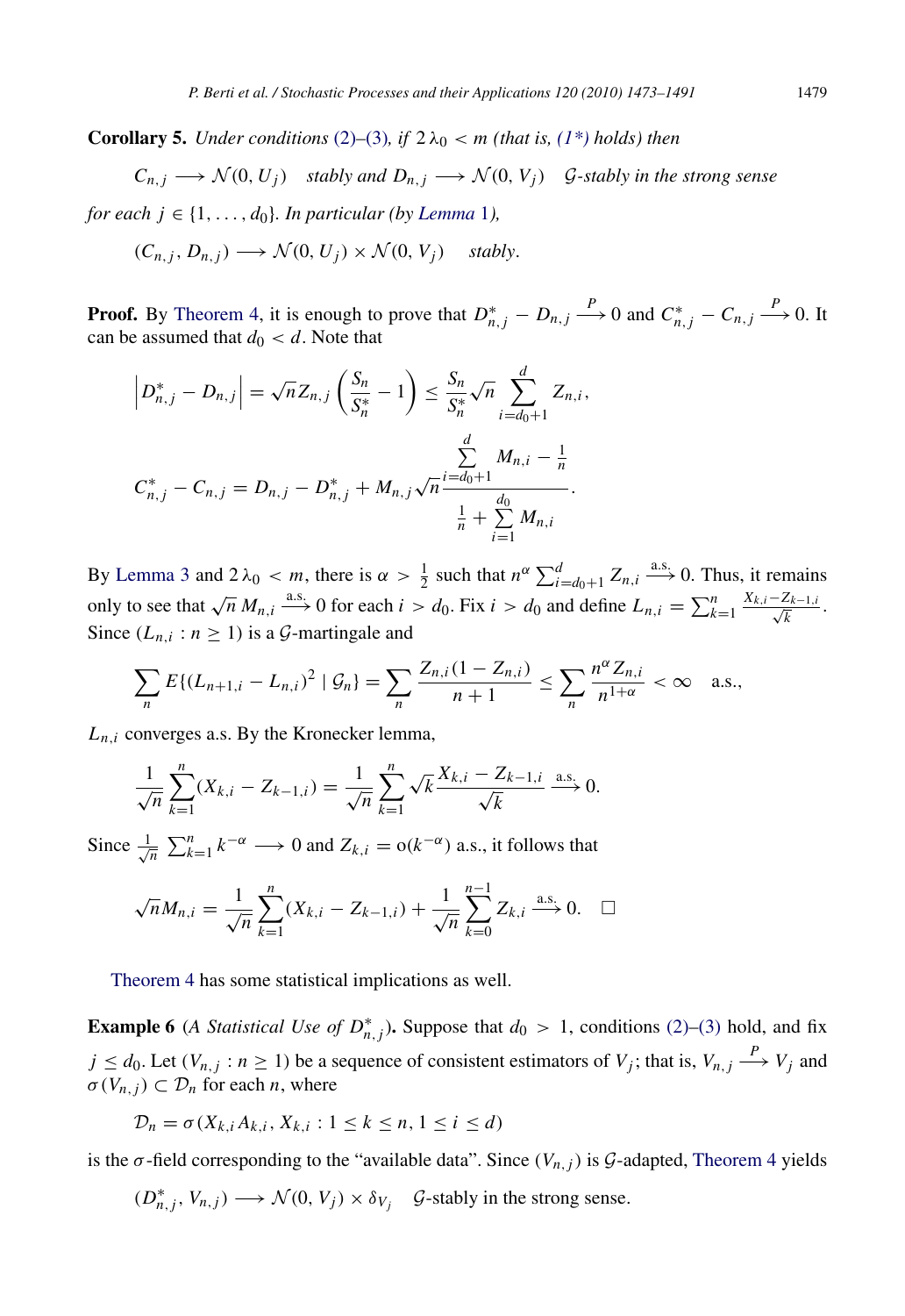Since  $d_0 > 1$ , then  $0 < Z_{(i)} < 1$  a.s., or equivalently  $V_i > 0$  a.s. Hence,

$$
I_{\{V_{n,j}>0\}} \frac{D_{n,j}^*}{\sqrt{V_{n,j}}} \longrightarrow \mathcal{N}(0, 1) \quad \mathcal{G}\text{-stably in the strong sense.}
$$

For large *n*, this fact allows us to make an inference on *Z*(*j*) . For instance,

$$
Z_{n,j}^* \pm \frac{u_{\alpha}}{\sqrt{n}} \sqrt{V_{n,j}}
$$

provides an asymptotic confidence interval for  $Z(i)$  with (approximate) level  $1 - \alpha$ , where  $u_{\alpha}$  is such that  $\mathcal{N}(0, 1)(u_{\alpha}, \infty) = \frac{\alpha}{2}$ .

An obvious consistent estimator of *V<sup>j</sup>* is

$$
V_{n,j} = \frac{1}{m_n^2} \left\{ Q_{n,j} (1 - Z_{n,j})^2 + Z_{n,j}^2 \sum_{i \le d_0, i \ne j} Q_{n,i} \right\} \text{ where}
$$
  

$$
m_n = \frac{\sum_{k=1}^n \sum_{i=1}^d X_{k,i} A_{k,i}}{n} \text{ and } Q_{n,i} = \frac{\sum_{k=1}^n X_{k,i} A_{k,i}^2}{n}.
$$

In fact,  $E(X_{n+1,i}A_{n+1,i}^2 \mid \mathcal{G}_n) = Z_{n,i}E A_{n+1,i}^2$  $\xrightarrow{a.s.} Z_{(i)} q_i$  for all  $i \leq d_0$ , so [Lemma 2](#page-4-5) implies that  $Q_{n,i} \stackrel{\text{a.s.}}{\longrightarrow} Z_{(i)}q_i$ . Similarly,  $m_n \stackrel{\text{a.s.}}{\longrightarrow} m$ . Therefore,  $V_{n,j} \stackrel{\text{a.s.}}{\longrightarrow} V_j$ .

Finally, [Theorem 4](#page-5-0) also implies that  $\sqrt{n}(M_{n,j}^* - Z_{(j)}) = C_{n,j}^* + D_{n,j}^* \longrightarrow \mathcal{N}(0, U_j + V_j)$ stably. So, another asymptotic confidence interval for  $Z_{(j)}$  is  $M_{n,j}^* \pm \frac{u_\alpha}{\sqrt{n}} \sqrt{G_{n,j}}$ , where  $G_{n,j}$  is a consistent estimator of  $U_j + V_j$ . One merit of the latter interval is that it does not depend on the initial composition  $a_i$ ,  $i = 1, ..., d_0$  (provided that this is true for  $G_{n,j}$  as well).

**Example 7** (*A Statistical Use of*  $C_{n,j}^*$ ). Suppose that

<span id="page-7-0"></span>
$$
EA_{n,j} = \mu_j
$$
 and  $var(A_{n,j}) = \sigma_j^2 > 0$  for all  $n \ge 1$  and  $1 \le j \le d$ .

Suppose also that conditions [\(2\)](#page-4-2)[–\(3\)](#page-4-3) hold with some  $J \subset \{1, \ldots, d\}$  in the place of  $\{1, \ldots, d_0\}$ , where card $(J) > 1$ ; that is,

$$
\mu_r = m > \mu_s
$$
 whenever  $r \in J$  and  $s \notin J$ .

Both *J* and card(*J*) are unknown, and we aim to test the hypothesis  $H_0$ :  $J = J^*$ , where  $J^* \subset \{1, ..., d\}$  and card $(J^*) > 1$ . Note that  $U_j$  can be written as

$$
U_j = \frac{Z_{(j)}}{m^2} \left\{ (1 - Z_{(j)})^2 \sigma_j^2 + Z_{(j)} \sum_{i \in J, i \neq j} Z_{(i)} \sigma_i^2 \right\}, \quad j \in J.
$$

Fix  $j \in J^*$ . Under  $H_0$ , a consistent estimator of  $U_j$  is

$$
U_{n,j} = \frac{Z_{n,j}}{\widehat{m}_n^2 \left(\sum_{i \in J^*} Z_{n,i}\right)^4} \left\{ (1 - Z_{n,j})^2 \widehat{\sigma}_{n,j}^2 + Z_{n,j} \sum_{i \in J^*, i \neq j} Z_{n,i} \widehat{\sigma}_{n,i}^2 \right\} \text{ where}
$$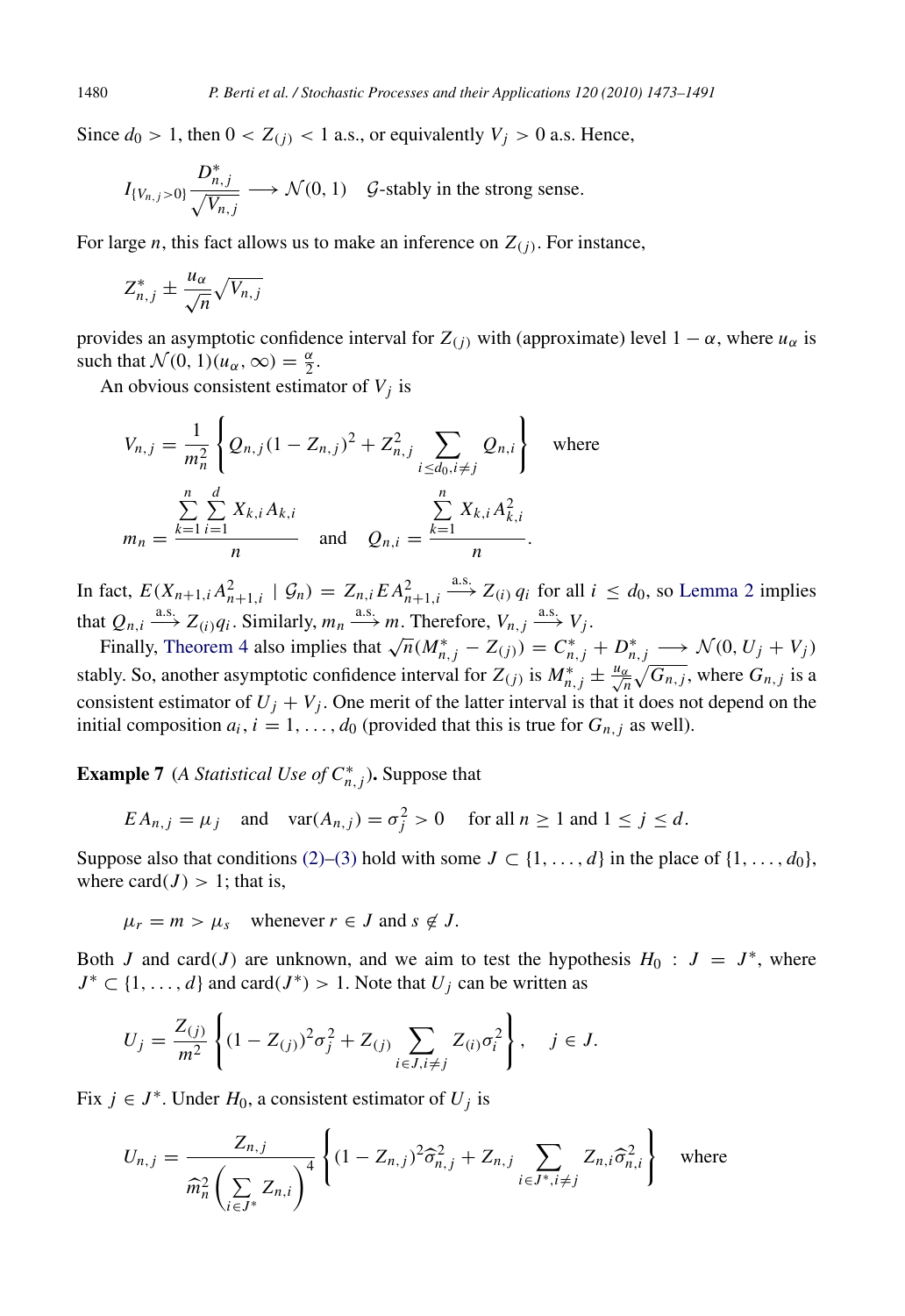$$
\widehat{m}_n = \frac{1}{\text{card}(J^*)} \sum_{i \in J^*} \widehat{m}_{n,i}, \qquad \widehat{m}_{n,i} = \frac{\sum_{k=1}^n X_{k,i} A_{k,i}}{\sum_{k=1}^n X_{k,i}}, \qquad \widehat{\sigma}_{n,i}^2 = \frac{\sum_{k=1}^n X_{k,i} (A_{k,i} - \widehat{m}_{n,i})^2}{\sum_{k=1}^n X_{k,i}}.
$$

A couple of remarks are in order. First,

$$
F_n := \sum_{i \in J^*} Z_{n,i} \xrightarrow{a.s.} 1 \quad \text{under } H_0.
$$

Indeed, the factor  $F_n^{-4}$  has been inserted into the definition of  $U_{n,j}$  in order that  $K_{n,j}$  fails to converge in distribution to  $\mathcal{N}(0, 1)$  when  $H_0$  is false, where  $K_{n,j}$  is defined a few lines below. Second,  $\sum_{k=1}^{n} X_{k,i} > 0$  eventually a.s., so  $\widehat{m}_{n,i}$  and  $\widehat{\sigma}_{n,i}^2$  are well defined. Similarly,  $\widehat{m}_n > 0$ eventually a.s.

Next, defining  $C_{n,j}^*$  in the obvious way (i.e., with  $J^*$  in place of  $\{1, \ldots, d_0\}$ ), [Theorem 4](#page-5-0) implies that

$$
K_{n,j} := I_{\{U_{n,j} > 0\}} \frac{C_{n,j}^*}{\sqrt{U_{n,j}}} \longrightarrow \mathcal{N}(0, 1) \quad \text{stably under } H_0.
$$

The converse is true as well; i.e.,  $K_{n,i}$  fails to converge in distribution to  $\mathcal{N}(0, 1)$  when  $H_0$ is false. (This can be proved by arguing as in [Remark 10;](#page-13-0) we omit a formal proof). Thus, an asymptotic critical region for *H*<sub>0</sub>, with approximate level  $\alpha$ , is  $\{|K_{n,j}| \geq u_\alpha\}$  with  $u_\alpha$  satisfying  $\mathcal{N}(0, 1)(u_{\alpha}, \infty) = \frac{\alpha}{2}$ . In real problems, sometimes, it is known in advance that *j*<sub>0</sub>  $\in$  *J* for some  $j_0 \in J^*$ . Then,  $j = j_0$  is a natural choice in the previous test. Otherwise, an alternative option is a critical region of the type  $\bigcup_{i \in J^*} \{|K_{n,i}| \ge u_i\}$  for suitable  $u_i$ . This results in a more powerful test but requires the joint limit distribution of  $(K_{n,i}: i \in J^*)$  under  $H_0$ . Such a distribution is given in [\[4\]](#page-17-0) when  $J^* = \{1, \ldots, d\}$ , and can be easily obtained for arbitrary  $J^*$  using the techniques of this paper.

<span id="page-8-0"></span>**Example 8** (*Another Statistical Use of*  $C_{n,j}^*$ ). As in [Example 7](#page-7-0) (and under the same assumptions), we aim to test  $H_0: J = J^*$ . In contrast to [Example 7,](#page-7-0) however, we are given observations  $A_{k,j}$ ,  $1 \leq k \leq n$ ,  $1 \leq j \leq d$ , but no urn is explicitly assigned. This is a main problem in statistical inference, usually faced by the ANOVA techniques and their very many ramifications. A solution to this problem is using  $C^*_{n,j}$ , as in [Example 7,](#page-7-0) after *simulating* the *X*<sub>*n*</sub>,*j*. The simulation is not hard. Take an i.i.d. sequence  $(Y_n : n \ge 0)$ , independent of the  $A_{k,j}$ , with  $Y_0$  uniformly distributed on  $(0, 1)$ . Let  $a_i = 1, Z_{0,i} = \frac{1}{d}$  for  $i = 1, \ldots, d$ , and

$$
X_{1,j} = I_{\{F_{0,j-1} < Y_0 \le F_{0,j}\}}
$$
 where  $F_{0,j} = \sum_{i=1}^j Z_{0,i}$  and  $F_{0,0} = 0$ .

By induction, for each  $n > 1$ ,

$$
X_{n+1,j} = I_{\{F_{n,j-1} < Y_n \le F_{n,j}\}} \quad \text{where } F_{n,j} = \sum_{i=1}^j Z_{n,i},
$$
\n
$$
F_{n,0} = 0 \quad \text{and} \quad Z_{n,i} = \frac{1 + \sum_{k=1}^n X_{k,i} A_{k,i}}{d + \sum_{r=1}^d \sum_{k=1}^n X_{k,r} A_{k,r}}.
$$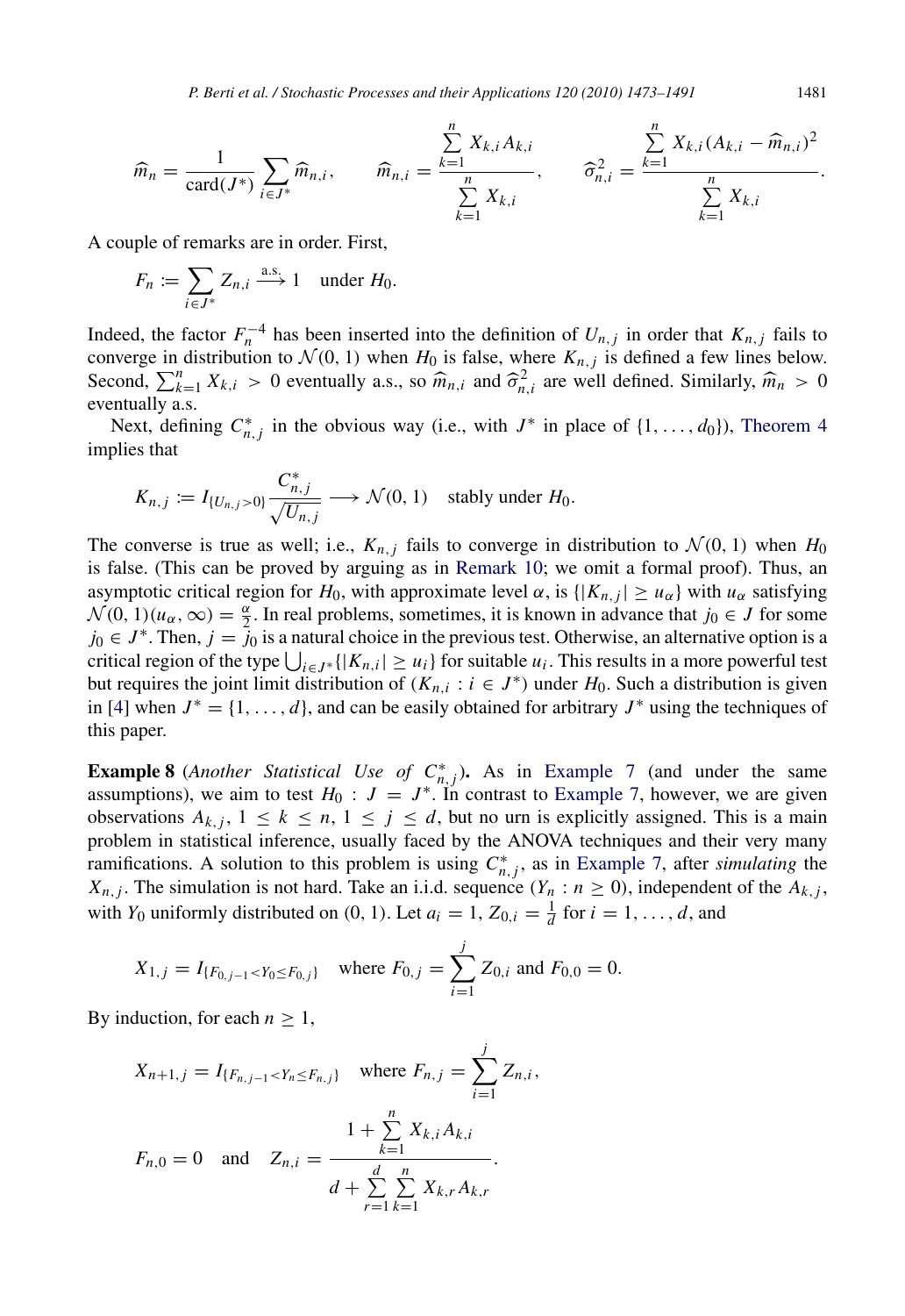Now, *H*<sup>0</sup> can be asymptotically tested as in [Example 7.](#page-7-0) In addition, since *Ak*,*<sup>i</sup>* is actually observed (unlike [Example 7,](#page-7-0) where only  $X_{k,i}A_{k,i}$  is observed),  $\widehat{m}_{n,i}$  and  $\widehat{\sigma}_{n,i}^2$  can be taken as

$$
\widehat{m}_{n,i} = \frac{\sum_{k=1}^{n} A_{k,i}}{n} \quad \text{and} \quad \widehat{\sigma}_{n,i}^{2} = \frac{\sum_{k=1}^{n} (A_{k,i} - \widehat{m}_{n,i})^{2}}{n}.
$$

Clearly, this procedure needs to be much developed and investigated. By now, however, it looks (to us) potentially fruitful.

## <span id="page-9-0"></span>5. Proof of [Theorem 4](#page-5-0)

<span id="page-9-5"></span>The next result, of possible independent interest, is inspired by ideas in [\[4](#page-17-0)[,5\]](#page-17-4).

**Proposition 9.** Let  $\mathcal{F} = (\mathcal{F}_n)$  be an increasing filtration and  $(Y_n)$  an  $\mathcal{F}$ -adapted sequence of real integrable random variables. Suppose that  $Y_n \stackrel{a.s.}{\longrightarrow} Y$  for some random variable Y and  $H_n \in \mathcal{F}_n$ *are events satisfying*  $P(H_n^c \text{ i.o.}) = 0$ *. Then,* 

 $\sqrt{n}(Y_n - Y) \longrightarrow \mathcal{N}(0, V)$  *F-stably in the strong sense*,

*for some random variable V , whenever*

<span id="page-9-1"></span>
$$
E\{I_{H_n}(E(Y_{n+1} \mid \mathcal{F}_n) - Y_n)^2\} = o(n^{-3}),\tag{4}
$$

<span id="page-9-3"></span>
$$
\sqrt{n}E\left\{I_{H_n}\sup_{k\geq n}|E(Y_{k+1} \mid \mathcal{F}_k) - Y_{k+1}|\right\} \longrightarrow 0,
$$
\n(5)

<span id="page-9-4"></span>
$$
n\sum_{k\geq n}(Y_k - Y_{k+1})^2 \xrightarrow{P} V.
$$
\n<sup>(6)</sup>

**Proof.** We base the proof on the following result, which is a consequence of Corollary 7 of [\[5\]](#page-17-4). *Let*  $(L_n)$  *be an F*-*martingale such that*  $L_n \xrightarrow{as.} L$ . *Then*,  $\sqrt{n} (L_n - L) \longrightarrow \mathcal{N}(0, V)$  *F*-*stably in the strong sense whenever*

(i) 
$$
\lim_{n} \sqrt{n} E \left\{ I_{H_n} \sup_{k \ge n} |L_k - L_{k+1}| \right\} = 0;
$$
 (ii)  $n \sum_{k \ge n} (L_k - L_{k+1})^2 \xrightarrow{P} V.$ 

Next, define the  $\mathcal{F}$ -martingale

$$
L_0 = Y_0, \qquad L_n = Y_n - \sum_{k=0}^{n-1} E(Y_{k+1} - Y_k | \mathcal{F}_k).
$$

Define also  $T_n = E(Y_{n+1} - Y_n | \mathcal{F}_n)$ . By [\(4\),](#page-9-1)

<span id="page-9-2"></span>
$$
\sqrt{n}\sum_{k\geq n}E|I_{H_k}T_k|\leq \sqrt{n}\sum_{k\geq n}\sqrt{E(I_{H_k}T_k^2)}=\sqrt{n}\sum_{k\geq n}\mathrm{o}(k^{-3/2})\longrightarrow 0.\tag{7}
$$

In particular,  $\sum_{k=0}^{\infty} E|I_{H_k}T_k| < \infty$  so that  $\sum_{k=0}^{n-1} I_{H_k}T_k$  converges a.s. Since  $Y_n$  converges a.s. and  $P(I_{H_n} \neq 1 \text{ i.o.}) = 0$ ,

$$
L_n = Y_n - \sum_{k=0}^{n-1} T_k \xrightarrow{\text{a.s.}} L \quad \text{for some random variable } L.
$$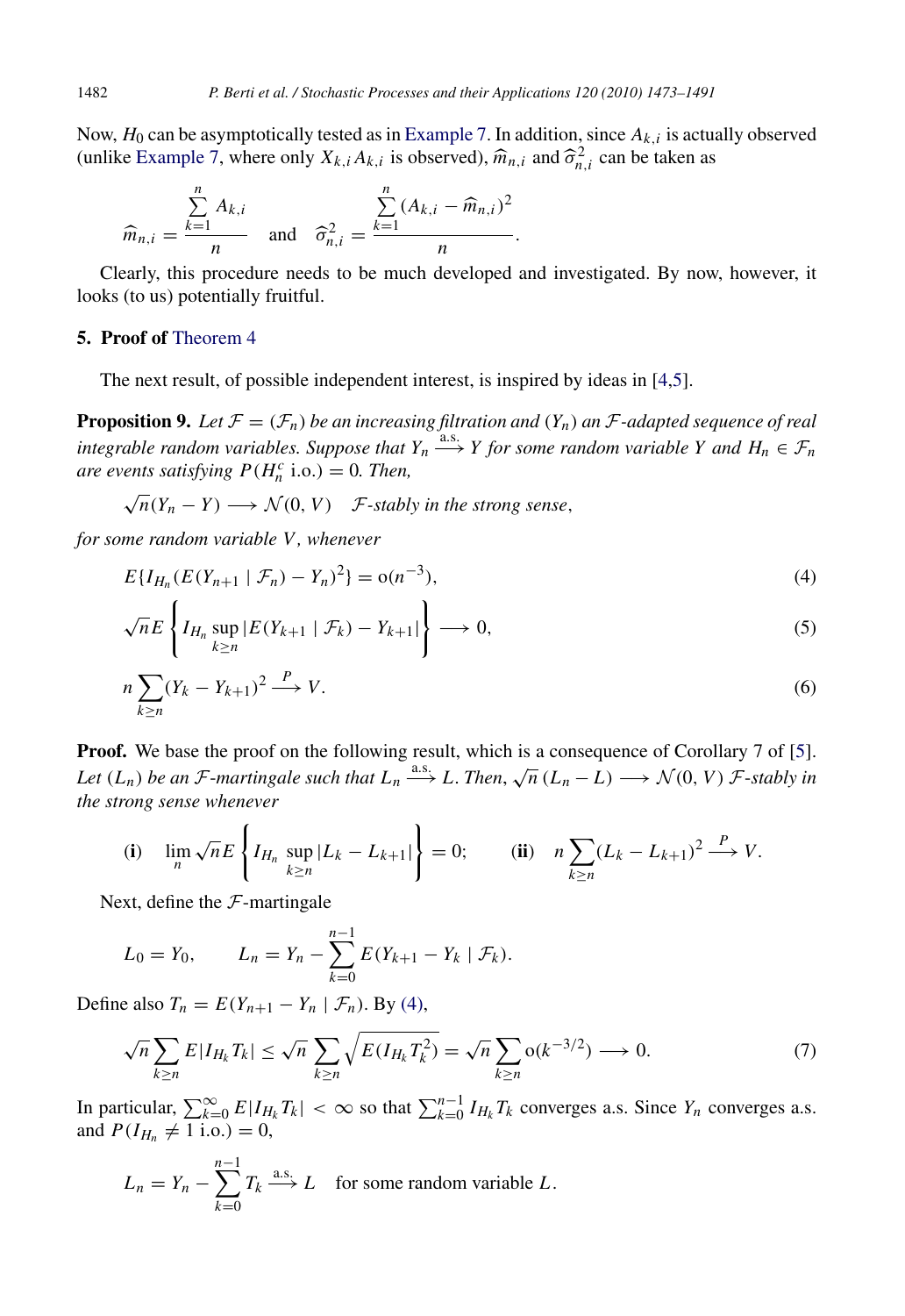Next, write

$$
(L_n - L) - (Y_n - Y) = \sum_{k \ge n} (L_k - L_{k+1}) - \sum_{k \ge n} (Y_k - Y_{k+1}) = \sum_{k \ge n} T_k.
$$

Recalling that  $\sqrt{n} \sum_{k \ge n} |I_{H_k}T_k| \longrightarrow 0$  (thanks to [\(7\)\)](#page-9-2), one obtains

$$
\left|\sqrt{n}(L_n - L) - \sqrt{n}(Y_n - Y)\right| = \sqrt{n}\left|\sum_{k \ge n} T_k\right|
$$
  

$$
\leq \sqrt{n}\sum_{k \ge n} |I_{H_k}T_k| + \sqrt{n}\sum_{k \ge n} |(1 - I_{H_k})T_k| \stackrel{P}{\longrightarrow} 0.
$$

Thus, it suffices to prove that  $\sqrt{n}(L_n - L) \longrightarrow \mathcal{N}(0, V)$  *F*-stably in the strong sense; that is, to prove conditions (i) and (ii). Condition (i) reduces to [\(5\)](#page-9-3) after noting that  $L_k - L_{k+1} =$  $E(Y_{k+1} | \mathcal{F}_k) - Y_{k+1}.$ 

As to (ii), since  $L_k - L_{k+1} = Y_k - Y_{k+1} + T_k$ , condition [\(6\)](#page-9-4) yields

$$
n\sum_{k\geq n}(L_k - L_{k+1})^2 = V + n\sum_{k\geq n}\{T_k^2 + 2T_k(Y_k - Y_{k+1})\} + o_P(1).
$$

By [\(4\),](#page-9-1)  $E\{n\sum_{k\geq n} I_{H_k} T_k^2\} = n \sum_{k\geq n} o(k^{-3}) \longrightarrow 0$ . Since  $P(I_{H_n} \neq 1 \text{ i.o.}) = 0$ , then *n*  $\sum_{k\geq n} T_k^2$  $\stackrel{P}{\longrightarrow}$  0. Because of [\(6\),](#page-9-4) this also implies that

$$
\left\{ n \sum_{k \ge n} T_k (Y_k - Y_{k+1}) \right\}^2 \le n \sum_{k \ge n} T_k^2 \cdot n \sum_{k \ge n} (Y_k - Y_{k+1})^2 \stackrel{P}{\longrightarrow} 0.
$$

Therefore, condition (ii) holds, and this concludes the proof.  $\Box$ 

We next turn to [Theorem 4.](#page-5-0) From now on, it is assumed that  $d_0 < d$  (the case when  $d_0 = d$ has been settled in [\[4\]](#page-17-0)). Recall the notations  $S_n^* = \sum_{i=1}^{d_0} N_{n,i}$  and  $S_n = \sum_{i=1}^{d} N_{n,i}$ . Note also that, by a straightforward calculation,

$$
Z_{n+1,j}^* - Z_{n,j}^* = \frac{X_{n+1,j} A_{n+1,j}}{S_n^* + A_{n+1,j}} - Z_{n,j}^* \sum_{i=1}^{d_0} \frac{X_{n+1,i} A_{n+1,i}}{S_n^* + A_{n+1,i}}.
$$

Proof of Theorem 4. The proof is split into two steps.

(i)  $D_{n,j}^* \longrightarrow \mathcal{N}(0, V_j)$   $\mathcal{G}\text{-stably in the strong sense.}$ 

By [Lemma 3,](#page-4-0)  $Z_{n,j}^* = \frac{Z_{n,j}}{\nabla^{d_0} Z_{n,j}}$  $\sum_{i=1}^{d_0} Z_{n,i}$  $\xrightarrow{a.s.} Z_{(j)}$ . Further,  $P(2 S_n^* < n m \text{ i.o.}) = 0$  since  $\frac{S_n^*}{n}$  $\xrightarrow{a.s.} m.$ Hence, by [Proposition 9,](#page-9-5) it suffices to prove conditions  $(4)$ – $(5)$ – $(6)$  with

$$
\mathcal{F}_n = \mathcal{G}_n, \qquad Y_n = Z_{n,j}^*, \qquad Y = Z_{(j)}, \qquad H_n = \{2S_n^* \geq nm\}, \qquad V = V_j.
$$

Conditions [\(4\)](#page-9-1) and [\(5\)](#page-9-3) trivially hold. As to [\(4\),](#page-9-1) note that

$$
Z_{n,j}^* \sum_{i=1}^{d_0} Z_{n,i} = Z_{n,j} \sum_{i=1}^{d_0} Z_{n,i}^* = Z_{n,j}.
$$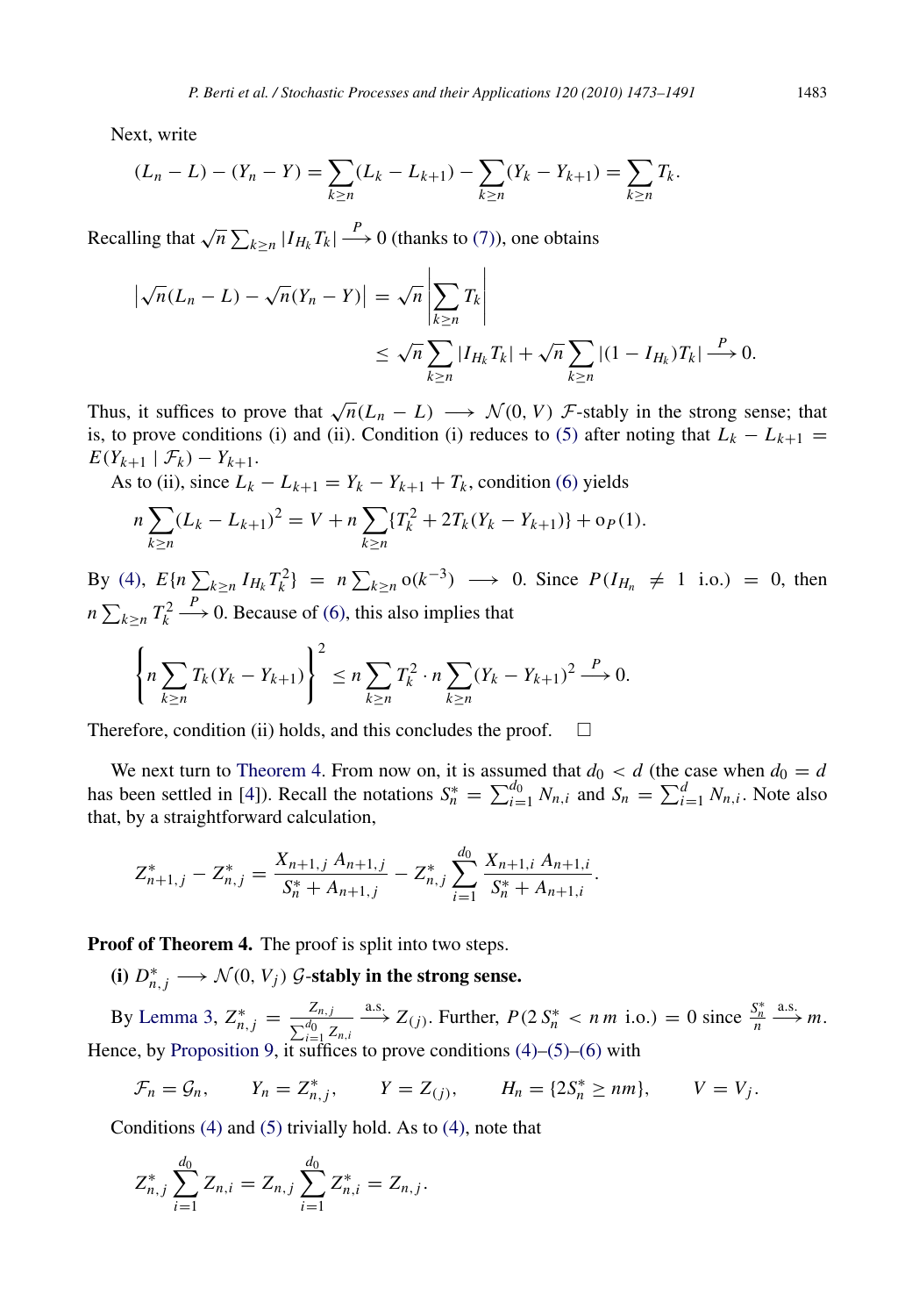Therefore,

$$
E\{Z_{n+1,j}^* - Z_{n,j}^* \mid \mathcal{G}_n\}
$$
  
=  $Z_{n,j}E\left\{\frac{A_{n+1,j}}{S_n^* + A_{n+1,j}} \middle| \mathcal{G}_n\right\} - Z_{n,j}^*\sum_{i=1}^{d_0} Z_{n,i}E\left\{\frac{A_{n+1,i}}{S_n^* + A_{n+1,i}} \middle| \mathcal{G}_n\right\}$   
=  $-Z_{n,j}E\left\{\frac{A_{n+1,j}^2}{S_n^*(S_n^* + A_{n+1,j})} \middle| \mathcal{G}_n\right\} + Z_{n,j}^*\sum_{i=1}^{d_0} Z_{n,i}E\left\{\frac{A_{n+1,i}^2}{S_n^*(S_n^* + A_{n+1,i})} \middle| \mathcal{G}_n\right\},$ 

so  $I_{H_n} \left| E \{ Z_{n+1,j}^* - Z_{n,j}^* \mid \mathcal{G}_n \} \right| \leq I_{H_n} \frac{d_0 \beta^2}{(S_n^*)^2}$  $\frac{d_0 \beta^2}{(S_n^*)^2} \leq \frac{4d_0 \beta^2}{m^2}$  $rac{d_0\beta^2}{m^2}$   $\frac{1}{n^2}$  $\frac{1}{n^2}$ . As to [\(5\),](#page-9-3)

$$
\left| E(Z_{k+1,j}^* \mid \mathcal{G}_k) - Z_{k+1,j}^* \right| \leq \frac{2\beta}{S_k^*} + N_{k,j} \left| E\left(\frac{1}{S_{k+1}^*} \mid \mathcal{G}_k\right) - \frac{1}{S_{k+1}^*} \right|
$$
  

$$
\leq \frac{2\beta}{S_k^*} + N_{k,j} \left(\frac{1}{S_k^*} - \frac{1}{S_k^* + \beta}\right) \leq \frac{3\beta}{S_k^*},
$$

so  $I_{H_n}$  sup<sub> $k \ge n$ </sub>  $|E(Z_{k+1,j}^*| \mathcal{G}_k) - Z_{k+1,j}^*| \le I_{H_n} \frac{3\beta}{S_n^*}$  $\frac{3\beta}{S_n^*} \leq \frac{6\beta}{m}$  $\frac{5\beta}{m}$  $\frac{1}{n}$ . Finally, let us turn to [\(6\).](#page-9-4) For every  $i \in \{1, \ldots, d_0\}$ ,

$$
n^2 E\left\{\frac{A_{n+1,i}^2}{(S_n^* + A_{n+1,i})^2} \middle| \mathcal{G}_n\right\} \le n^2 \frac{E A_{n+1,i}^2}{(S_n^*)^2} \xrightarrow{a.s.} \frac{q_i}{m^2} \text{ and}
$$
  

$$
n^2 E\left\{\frac{A_{n+1,i}^2}{(S_n^* + A_{n+1,i})^2} \middle| \mathcal{G}_n\right\} \ge n^2 \frac{E A_{n+1,i}^2}{(S_n^* + \beta)^2} \xrightarrow{a.s.} \frac{q_i}{m^2}.
$$

Since  $X_{n+1,r} X_{n+1,s} = 0$  for  $r \neq s$ , it follows that

$$
n^{2} E\{(Z_{n+1,j}^{*}-Z_{n,j}^{*})^{2} | \mathcal{G}_{n}\} = n^{2} Z_{n,j} (1-Z_{n,j}^{*})^{2} E\left\{\frac{A_{n+1,j}^{2}}{(S_{n}^{*}+A_{n+1,j})^{2}} | \mathcal{G}_{n}\right\}
$$

$$
+ n^{2} (Z_{n,j}^{*})^{2} \sum_{i \leq d_{0}, i \neq j} Z_{n,i} E\left\{\frac{A_{n+1,i}^{2}}{(S_{n}^{*}+A_{n+1,i})^{2}} | \mathcal{G}_{n}\right\}
$$

$$
\xrightarrow{\text{a.s.}} Z_{(j)} (1-Z_{(j)})^{2} \frac{q_{j}}{m^{2}} + Z_{(j)}^{2} \sum_{i \leq d_{0}, i \neq j} Z_{(i)} \frac{q_{i}}{m^{2}} = V_{j}.
$$

Let  $R_{n+1} = (n+1)^2 I_{H_n} (Z_{n+1,j}^* - Z_{n,j}^*)^2$ . Since  $H_n \in \mathcal{G}_n$  and  $P(I_{H_n} \neq 1$  i.o.) = 0,  $E(R_{n+1} | \mathcal{G}_n) \stackrel{\text{a.s.}}{\longrightarrow} V_j$ . On noting that  $|Z^*_{n+1,j} - Z^*_{n,j}| \leq \frac{d_0 \beta}{S^*_{n}}$ ,

$$
\frac{ER_n^2}{n^2} \le (d_0\beta)^4 n^2 E\left(\frac{I_{H_{n-1}}}{(S_{n-1}^*)^4}\right) \le \left(\frac{2d_0\beta}{m}\right)^4 \frac{n^2}{(n-1)^4}.
$$

By [Lemma 2](#page-4-5) (applied with  $Y_n = R_n$ ),

$$
n\sum_{k\geq n} I_{H_k}(Z_{k+1,j}^* - Z_{k,j}^*)^2 = \frac{n}{n+1}(n+1)\sum_{k\geq n+1} \frac{R_k}{k^2} \xrightarrow{\text{a.s.}} V_j.
$$

Since  $P(I_{H_n} \neq 1 \text{ i.o.}) = 0$  then  $n \sum_{k \ge n} (Z_{k+1,j}^* - Z_{k,j}^*)^2 \stackrel{\text{a.s.}}{\longrightarrow} V_j$ ; that is, condition [\(6\)](#page-9-4) holds.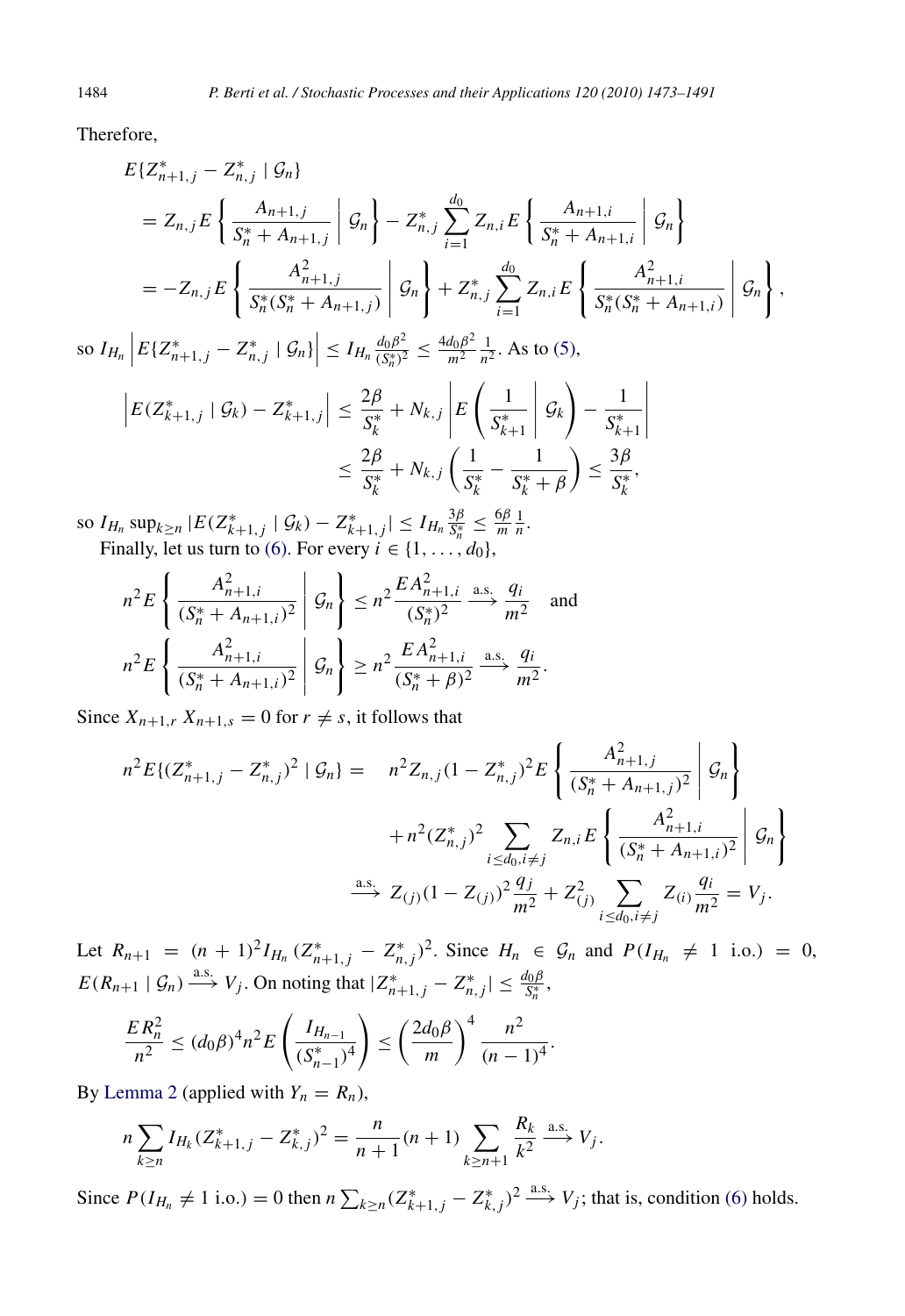(ii)  $C_{n,j}^* \longrightarrow \mathcal{N}(0, U_j)$  stably. Define  $T_{n,i} = \sum_{k=1}^{n} X_{k,i}$ ,  $T_{0,i} = 0$ , and note that

$$
C_{n,j}^{*} = -\frac{\sqrt{n}Z_{n,j}^{*}}{1 + \sum_{i=1}^{d_0} T_{n,i}} + \frac{n}{1 + \sum_{i=1}^{d_0} T_{n,i}} \frac{T_{n,j} - Z_{n,j}^{*} \sum_{i=1}^{d_0} T_{n,i}}{\sqrt{n}} \text{ and}
$$
  
\n
$$
T_{n,j} - Z_{n,j}^{*} \sum_{i=1}^{d_0} T_{n,i} = \sum_{k=1}^{n} \left\{ X_{k,j} - Z_{k,j}^{*} \sum_{i=1}^{d_0} T_{k,i} + Z_{k-1,j}^{*} \sum_{i=1}^{d_0} T_{k-1,i} \right\}
$$
  
\n
$$
= \sum_{k=1}^{n} \left\{ X_{k,j} - Z_{k-1,j}^{*} \sum_{i=1}^{d_0} X_{k,i} - \sum_{i=1}^{d_0} T_{k,i} (Z_{k,j}^{*} - Z_{k-1,j}^{*}) \right\}.
$$

Define also  $H_n = \{2S_n^* \ge n \, m\}$  and

$$
C_{n,j}^{**} = \frac{1}{\sqrt{n}} \sum_{k=1}^n I_{H_{k-1}} \left\{ X_{k,j} - Z_{k-1,j}^* \sum_{i=1}^{d_0} X_{k,i} + \sum_{i=1}^{d_0} T_{k-1,i} (E(Z_{k,j}^* \mid \mathcal{G}_{k-1}) - Z_{k,j}^*) \right\}.
$$

Recalling (from point (i)) that  $P(I_{H_n} \neq 1 \text{ i.o.}) = 0$ ,  $\lim_{n} \frac{\sum_{i=1}^{d_0} T_{n,i}}{n} = 1 \text{ a.s., and}$  $I_{H_{k-1}}\left|E\{Z_{k,j}^* - Z_{k-1,j}^* | \mathcal{G}_{k-1}\}\right| \leq \frac{c}{(k-1)^2}$  a.s. for some constant *c*, it is not hard to see that  $C_{n,j}^* \longrightarrow N$  stably if and only if  $C_{n,j}^{**} \longrightarrow N$  stably for any kernel *N*.

We next prove that  $C_{n,j}^{**} \longrightarrow \mathcal{N}(0, U_j)$  stably. For  $k = 1, \ldots, n$ , let  $\mathcal{F}_{n,k} = \mathcal{G}_k$  and

$$
Y_{n,k} = \frac{I_{H_{k-1}}\left\{X_{k,j}-Z_{k-1,j}^*\sum_{i=1}^{d_0}X_{k,i}+\sum_{i=1}^{d_0}T_{k-1,i}(E(Z_{k,j}^* \mid \mathcal{G}_{k-1})-Z_{k,j}^*)\right\}}{\sqrt{n}}.
$$

Since  $E(Y_{n,k} | \mathcal{F}_{n,k-1}) = 0$  a.s., the martingale CLT (see Theorem 3.2 of [\[6\]](#page-17-6)) applies. As a consequence,  $C_{n,j}^{**} = \sum_{k=1}^n Y_{n,k} \longrightarrow \mathcal{N}(0, U_j)$  stably, provided that

$$
\sup_{n} E\left(\max_{1\leq k\leq n} Y_{n,k}^{2}\right) < \infty; \quad \max_{1\leq k\leq n} |Y_{n,k}| \stackrel{P}{\longrightarrow} 0; \quad \sum_{k=1}^{n} Y_{n,k}^{2} \stackrel{P}{\longrightarrow} U_{j}.
$$

As shown in point (i),  $I_{H_{k-1}}\left|E(Z_{k,j}^* | \mathcal{G}_{k-1}) - Z_{k,j}^*\right| \leq \frac{d}{k-1}$  a.s. for a suitable constant *d*. Hence, the first two conditions follow from

$$
Y_{n,k}^2 \le \frac{2}{n} + \frac{2}{n} I_{H_{k-1}}(k-1)^2 (E(Z_{k,j}^* \mid \mathcal{G}_{k-1}) - Z_{k,j}^*)^2 \le \frac{2(1+d^2)}{n} \quad \text{a.s.}
$$

To conclude the proof, it remains to see that  $\sum_{k=1}^{n} Y_{n,k}^2$  $\stackrel{P}{\longrightarrow} U_j$ . After some (long) algebra, the latter condition is shown to be equivalent to

<span id="page-12-0"></span>
$$
\frac{1}{n}\sum_{k=1}^{n}I_{H_{k-1}}\left\{X_{k,j}-Z_{k-1,j}^{*}+k(Z_{k-1,j}^{*}-Z_{k,j}^{*})\right\}^{2}\stackrel{P}{\longrightarrow}U_{j}.
$$
\n(8)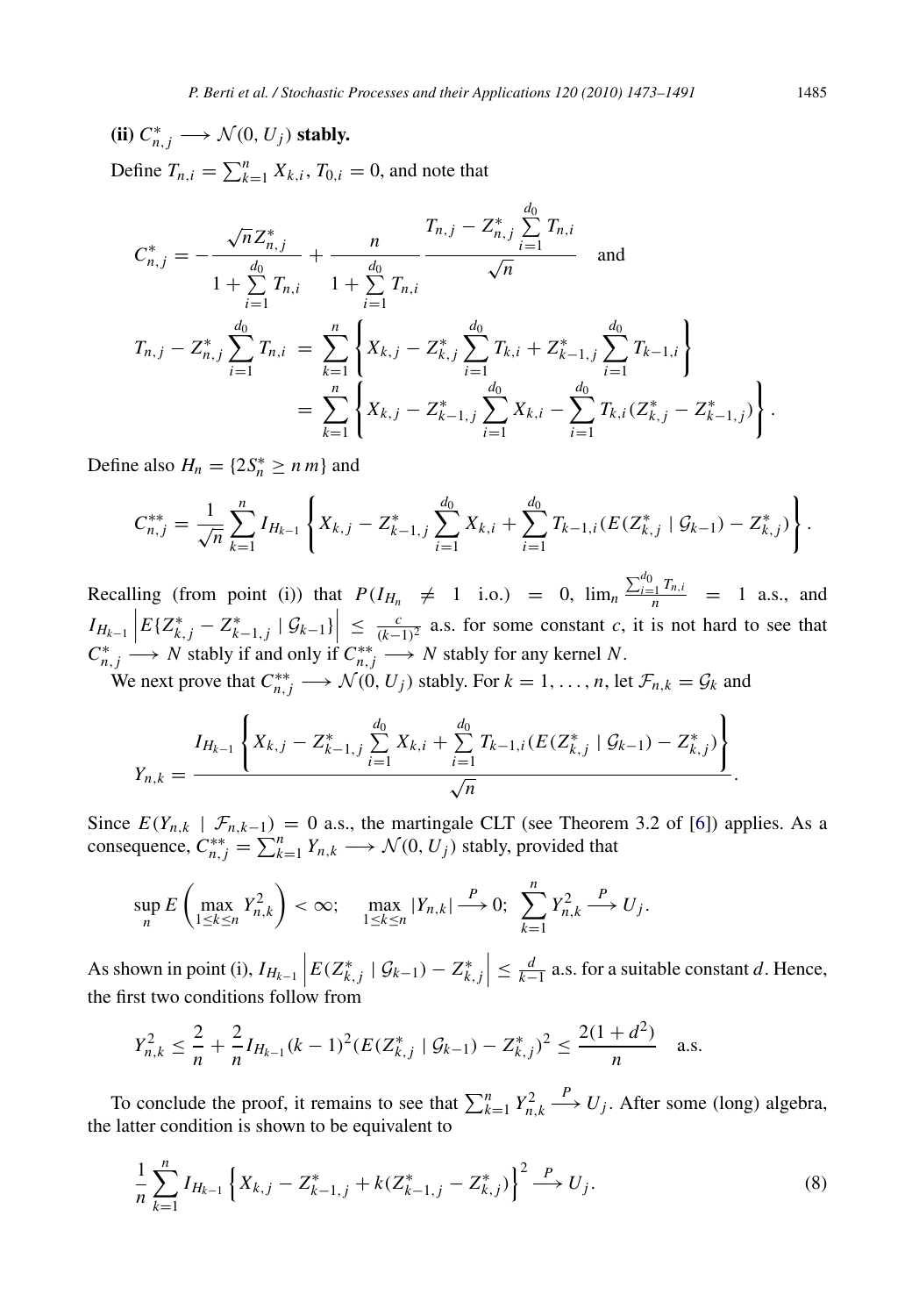Let  $R_{n+1} = (n+1)^2 I_{H_n} (Z_{n+1,j}^* - Z_{n,j}^*)^2$ . Since  $E(R_{n+1} | \mathcal{G}_n) \xrightarrow{a.s.} V_j$ , as shown in point (i), [Lemma 2](#page-4-5) implies

$$
\frac{1}{n}\sum_{k=1}^n I_{H_{k-1}}k^2 (Z_{k-1,j}^* - Z_{k,j}^*)^2 \stackrel{\text{a.s.}}{\longrightarrow} V_j.
$$

A direct calculation shows that

$$
\frac{1}{n}\sum_{k=1}^n I_{H_{k-1}}(X_{k,j}-Z_{k-1,j}^*)^2 \xrightarrow{a.s.} Z_{(j)}(1-Z_{(j)}).
$$

Finally, observe the following facts:

$$
(Z_{n,j}^{*} - Z_{n+1,j}^{*})(X_{n+1,j} - Z_{n,j}^{*}) = -(1 - Z_{n,j}^{*}) \frac{X_{n+1,j}A_{n+1,j}}{S_{n}^{*} + A_{n+1,j}} - Z_{n,j}^{*}(Z_{n,j}^{*} - Z_{n+1,j}^{*}),
$$
  
\n
$$
(n+1)Z_{n,j}^{*}I_{H_{n}}\left|E(Z_{n,j}^{*} - Z_{n+1,j}^{*} | \mathcal{G}_{n})\right| \leq \frac{c(n+1)}{n^{2}} \xrightarrow{as} 0,
$$
  
\n
$$
(n+1)E\left\{\frac{X_{n+1,j}A_{n+1,j}}{S_{n}^{*} + A_{n+1,j}} | \mathcal{G}_{n}\right\} \leq \frac{n+1}{S_{n}^{*}}Z_{n,j}EA_{n+1,j} \xrightarrow{as} Z_{(j)},
$$
  
\n
$$
(n+1)E\left\{\frac{X_{n+1,j}A_{n+1,j}}{S_{n}^{*} + A_{n+1,j}} | \mathcal{G}_{n}\right\} \geq \frac{n+1}{S_{n}^{*} + \beta}Z_{n,j}EA_{n+1,j} \xrightarrow{as} Z_{(j)}.
$$

Therefore,

$$
(n+1)I_{H_n}E\{(Z_{n,j}^*-Z_{n+1,j}^*)(X_{n+1,j}-Z_{n,j}^*)\mid \mathcal{G}_n\}\stackrel{\text{a.s.}}{\longrightarrow}-Z_{(j)}(1-Z_{(j)})
$$

and [Lemma 2](#page-4-5) again implies that

$$
\frac{2}{n}\sum_{k=1}^n I_{H_{k-1}}k\left(Z_{k-1,j}^* - Z_{k,j}^*\right)(X_{k,j} - Z_{k-1,j}^*) \xrightarrow{\text{a.s.}} -2Z_{(j)}(1 - Z_{(j)}).
$$

Thus condition [\(8\)](#page-12-0) holds, and this concludes the proof.  $\square$ 

**Remark 10.** Point (ii) admits a simpler proof when  $EA_{k,j} = m$  for all  $k \ge 1$  and  $1 \le j \le d_0$ . This happens, in particular, if the sequence  $(A_{n,1}, \ldots, A_{n,d})$  is i.i.d.

<span id="page-13-0"></span>Given the real numbers  $b_1, \ldots, b_{d_0}$ , define

$$
Y_{n,k} = \frac{1}{\sqrt{n}} \sum_{j=1}^{d_0} b_j X_{k,j} (A_{k,j} - E A_{k,j}), \qquad \mathcal{F}_{n,k} = \mathcal{G}_k, \quad k = 1, \ldots, n.
$$

By [Lemma 2,](#page-4-5)  $\sum_{k=1}^{n} Y_{n,k}^2$  $\stackrel{\text{a.s.}}{\longrightarrow} \sum_{j=1}^{d_0} b_j^2 (q_j - m^2) Z_{(j)} \coloneqq L$ . Thus, the martingale CLT implies that  $\sum_{k=1}^{n} Y_{n,k} \longrightarrow \mathcal{N}(0, L)$  stably. Since  $b_1, \ldots, b_{d_0}$  are arbitrary constants,

$$
\left(\frac{\sum_{k=1}^{n} X_{k,j} (A_{k,j} - EA_{k,j})}{\sqrt{n}} : j = 1, ..., d_0\right) \longrightarrow \mathcal{N}_{d_0}(0, \Sigma) \text{ stably}
$$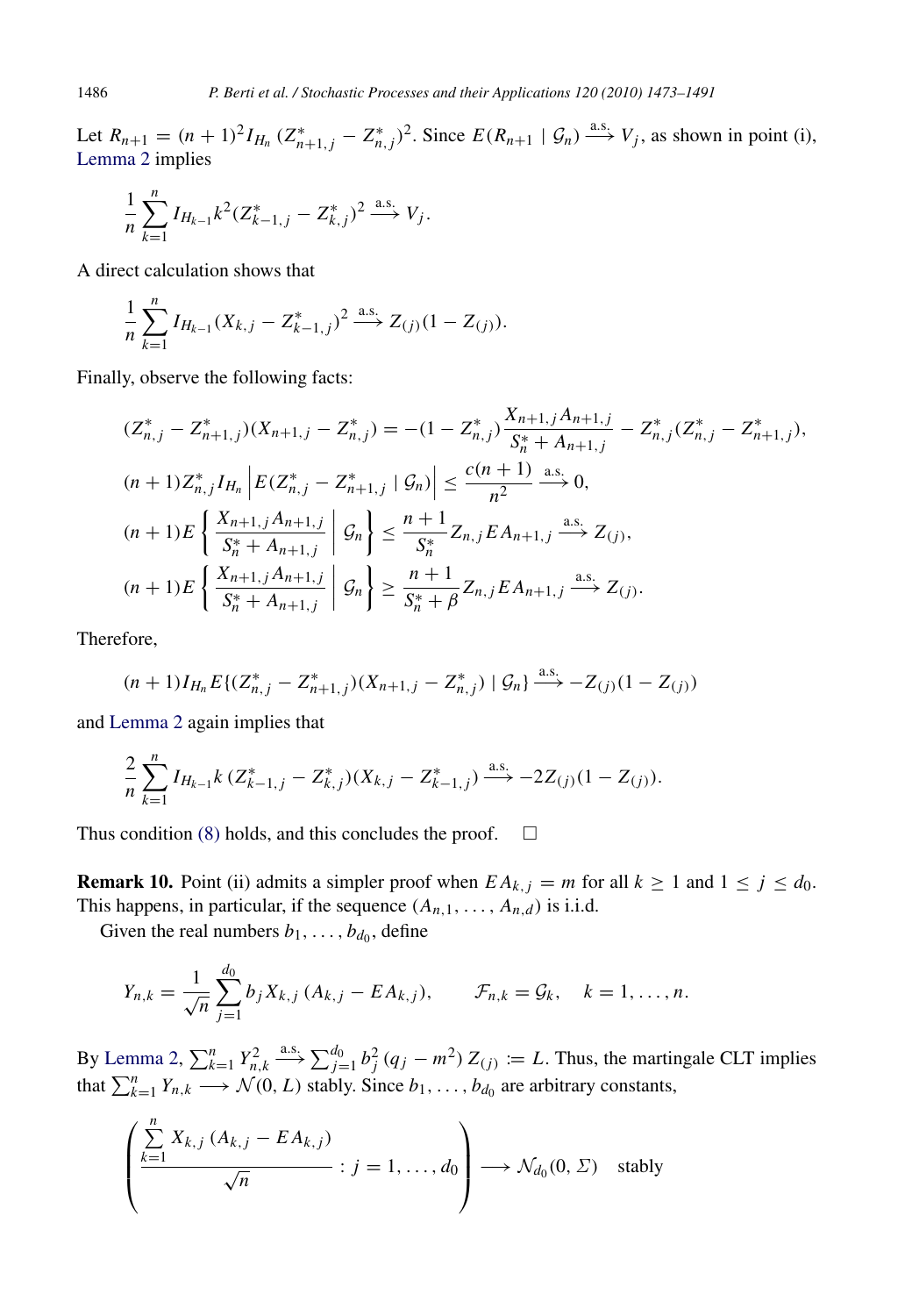where  $\Sigma$  is the diagonal matrix with  $\sigma_{j,j} = (q_j - m^2)Z_{(j)}$ . Let  $T_{n,j} = \sum_{k=1}^n X_{k,j}$ . Since  $EA_{k,j} = m$  and  $\frac{T_{n,j}}{n}$  $\xrightarrow{a.s.} Z_{(j)} > 0$  for all  $j \leq d_0$ , one also obtains

$$
\left(\sqrt{n}\left\{\frac{\sum\limits_{k=1}^n X_{k,j} A_{k,j}}{T_{n,j}} - m\right\} : j = 1, ..., d_0\right) \longrightarrow \mathcal{N}_{d_0}(0, \Gamma) \text{ stably,}
$$

where  $\Gamma$  is diagonal with  $\gamma_{j,j} = \frac{(q_j - m^2)}{Z_{(j)}}$  $\frac{Z^{(m)}(z)}{Z(z)}$ . Next, write

$$
\widetilde{C}_{n,j} := \sqrt{n} \left( \frac{T_{n,j}}{\sum_{i=1}^{d_0} T_{n,i}} - \frac{\sum_{k=1}^{n} X_{k,j} A_{k,j}}{\sum_{i=1}^{d_0} \sum_{k=1}^{n} X_{k,i} A_{k,i}} \right)
$$
\n
$$
= \frac{T_{n,j}}{\sum_{i=1}^{d_0} \sum_{k=1}^{n} X_{k,i} A_{k,i}} \frac{\sum_{i \leq d_0, i \neq j}^{n} T_{n,i}}{\sum_{i=1}^{d_0} T_{n,i}} \sqrt{n} \left( m - \frac{\sum_{k=1}^{n} X_{k,j} A_{k,j}}{T_{n,j}} \right)
$$
\n
$$
+ \frac{T_{n,j}}{\sum_{i=1}^{d_0} \sum_{k=1}^{n} X_{k,i} A_{k,i}} \frac{1}{\sum_{i=1}^{d_0} T_{n,i}} \sum_{i \leq d_0, i \neq j} T_{n,i} \sqrt{n} \left( \frac{\sum_{k=1}^{n} X_{k,i} A_{k,i}}{T_{n,i}} - m \right).
$$

Clearly,  $C_{n,j}^* - \widetilde{C}_{n,j} \stackrel{\text{a.s.}}{\longrightarrow} 0$ . To conclude the proof, it suffices to note that  $\widetilde{C}_{n,j}$  converges stably to the Gaussian kernel with mean 0 and variance

$$
\left(\frac{Z_{(j)}(1-Z_{(j)})}{m}\right)^2\frac{q_j-m^2}{Z_{(j)}}+\frac{Z_{(j)}^2}{m^2}\sum_{i\leq d_0,i\neq j}Z_{(i)}^2\frac{q_i-m^2}{Z_{(i)}}=U_j.
$$

# <span id="page-14-0"></span>Appendix

**Proof of Lemma 3.** We first note that  $N_{n,j} \stackrel{\text{a.s.}}{\longrightarrow} \infty$  for each  $j \leq d_0$ . Arguing as in the proof of Proposition 2.3 of [\[9\]](#page-18-0), in fact,  $\sum_{n=1}^{\infty} X_{n,j} = \infty$  a.s. Hence,  $\sum_{k=1}^{n} X_{k,j} E A_{k,j} \stackrel{a.s}{\longrightarrow} \infty$ , and  $N_{n,j} \stackrel{\text{a.s.}}{\longrightarrow} \infty$  follows from the fact that

$$
L_n = N_{n,j} - \left\{ a_j + \sum_{k=1}^n X_{k,j} E A_{k,j} \right\} = \sum_{k=1}^n X_{k,j} (A_{k,j} - E A_{k,j})
$$

is a *G*-martingale such that  $|L_{n+1} - L_n| \leq \beta$  for all *n*.

We also need the following fact.

**Claim.** 
$$
\tau_{n,j} = \frac{N_{n,j}}{(S_n^*)^{\lambda}}
$$
 converges a.s. for all  $j > d_0$  and  $\lambda \in (\frac{\lambda_0}{m}, 1)$ .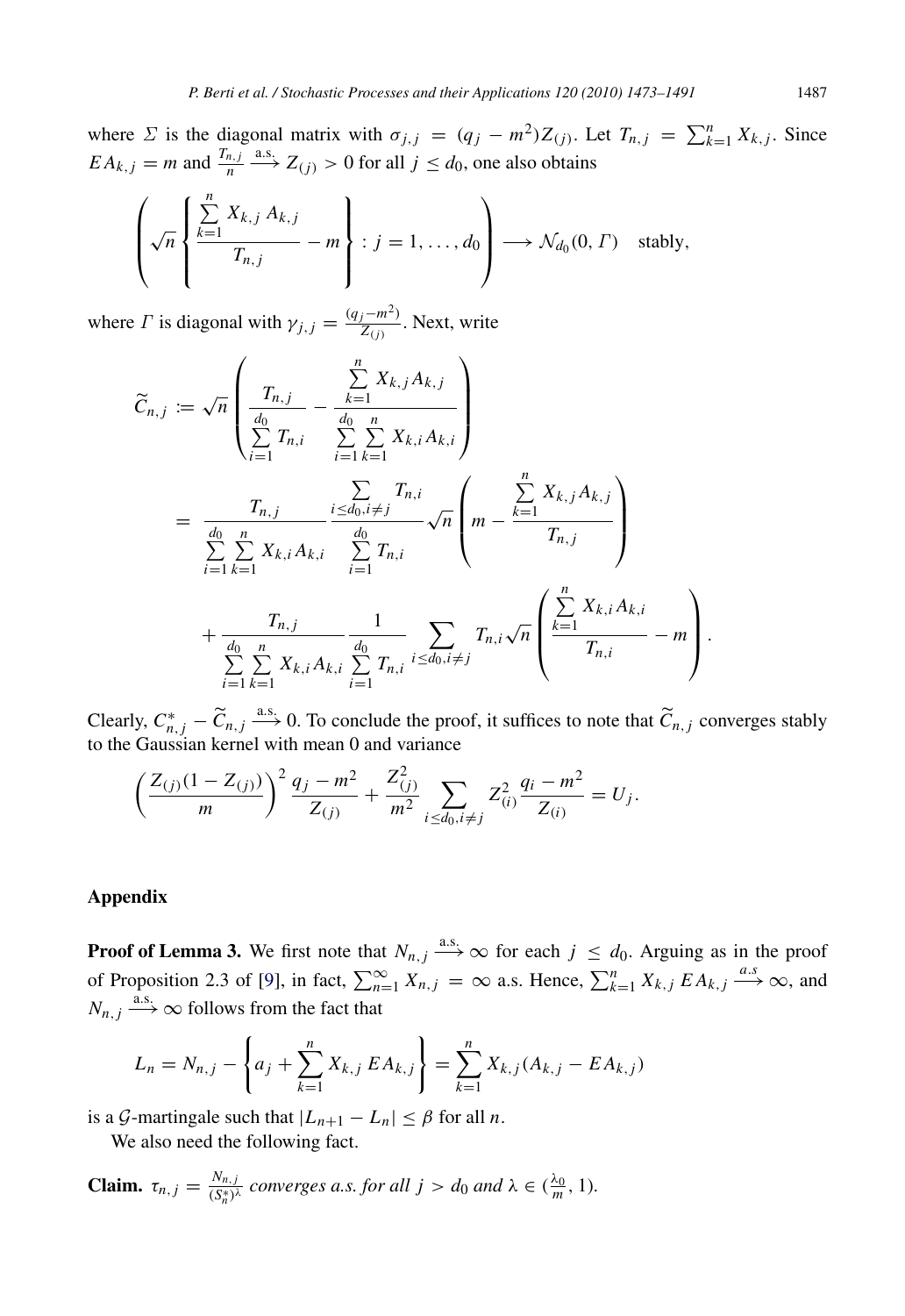On noting that  $(1 - x)^{\lambda} \leq 1 - \lambda x$  for  $0 \leq x \leq 1$  and  $\sum_{i=1}^{d_0} Z_{n,i} = \frac{S_n^*}{S_n}$ , one can estimate as follows:

$$
E\left\{\frac{\tau_{n+1,j}}{\tau_{n,j}} - 1 \middle| \mathcal{G}_n\right\} = E\left\{\frac{N_{n,j} + X_{n+1,j} A_{n+1,j}}{N_{n,j}} \left(\frac{S_n^*}{S_{n+1}^*}\right)^{\lambda} \middle| \mathcal{G}_n\right\} - 1
$$
  

$$
\leq \frac{Z_{n,j} E A_{n+1,j}}{N_{n,j}} + E\left\{\left(\frac{S_n^*}{S_{n+1}^*}\right)^{\lambda} - 1 \middle| \mathcal{G}_n\right\}
$$
  

$$
\leq \frac{E A_{n+1,j}}{S_n} - \lambda \sum_{i=1}^{d_0} E\left\{\frac{X_{n+1,i} A_{n+1,i}}{S_{n+1}^*} \middle| \mathcal{G}_n\right\}
$$
  

$$
\leq \frac{E A_{n+1,j}}{S_n} - \lambda \sum_{i=1}^{d_0} \frac{Z_{n,i} E A_{n+1,i}}{S_n^* + \beta}
$$
  

$$
= \frac{E A_{n+1,j}}{S_n} - \lambda E A_{n+1,1} \frac{S_n^*}{S_n (S_n^* + \beta)}
$$
  

$$
= \frac{1}{S_n} \left( E A_{n+1,j} - \lambda E A_{n+1,1} \frac{S_n^*}{S_n^* + \beta} \right) \text{ a.s.}
$$

Since  $\limsup_n (EA_{n+1,j} - \lambda EA_{n+1,1}) \leq \lambda_0 - \lambda m < 0$ , there are  $\epsilon > 0$  and  $n_0 \geq 1$  such that  $EA_{n+1,j} - \lambda EA_{n+1,1} \leq -\epsilon$  whenever  $n \geq n_0$ . Thus,

$$
E\{\tau_{n+1,j} - \tau_{n,j} | \mathcal{G}_n\} = \tau_{n,j} E\left\{\frac{\tau_{n+1,j}}{\tau_{n,j}} - 1 | \mathcal{G}_n\right\} \le 0 \quad \text{a.s. whenever } n \ge n_0 \text{ and } S_n^* \ge c
$$

for a suitable constant *c*. Since  $S_n^* \geq N_{n,1} \stackrel{a.s.}{\longrightarrow} \infty$ , thus,  $(\tau_{n,j})$  is eventually a non-negative  $\mathcal{G}$ super-martingale. Hence,  $\tau_{n,j}$  converges a.s.

Let  $\lambda \in (\frac{\lambda_0}{m}, 1)$ . A first consequence of the claim is that  $Z_{n,j} \leq \frac{\tau_{n,j}}{S_n^{1-j}}$  $S_n^{1-\lambda}$  $\xrightarrow{a.s.} 0$  for each  $j > d_0$ . Letting  $Y_n = \sum_{i=1}^{d_0} X_{n,i} A_{n,i}$ , this implies that

$$
E(Y_{n+1} | \mathcal{G}_n) = \sum_{i=1}^{d_0} Z_{n,i} E A_{n+1,i} = E A_{n+1,1} \left( 1 - \sum_{i=d_0+1}^{d} Z_{n,i} \right) \stackrel{\text{a.s.}}{\longrightarrow} m.
$$

Thus, [Lemma 2](#page-4-5) yields  $\frac{S_n^*}{n}$  $\xrightarrow{a.s.} m$ . Similarly,  $\frac{S_n}{n}$  $\xrightarrow{a.s.}$  *m*. Applying the claim again,

$$
n^{1-\lambda}Z_{n,j} = \left(\frac{n}{S_n}\right)^{1-\lambda} \left(\frac{S_n^*}{S_n}\right)^{\lambda} \tau_{n,j} \quad \text{converges a.s. for each } j > d_0.
$$

Since  $j > d_0$  and  $\lambda \in (\frac{\lambda_0}{m}, 1)$  are arbitrary, it follows that  $n^{1-\lambda} \sum_{j=d_0+1}^{d} Z_{n,j} \stackrel{a.s.}{\longrightarrow} 0$  for each  $\lambda > \frac{\lambda_0}{m}.$ 

Next, fix  $j \leq d_0$ . For  $Z_{n,j}$  to converge a.s., it suffices that

$$
\sum_{n} E\{Z_{n+1,j} - Z_{n,j} \mid \mathcal{G}_n\} \quad \text{and} \quad \sum_{n} E\{(Z_{n+1,j} - Z_{n,j})^2 \mid \mathcal{G}_n\} \quad \text{converge a.s.};
$$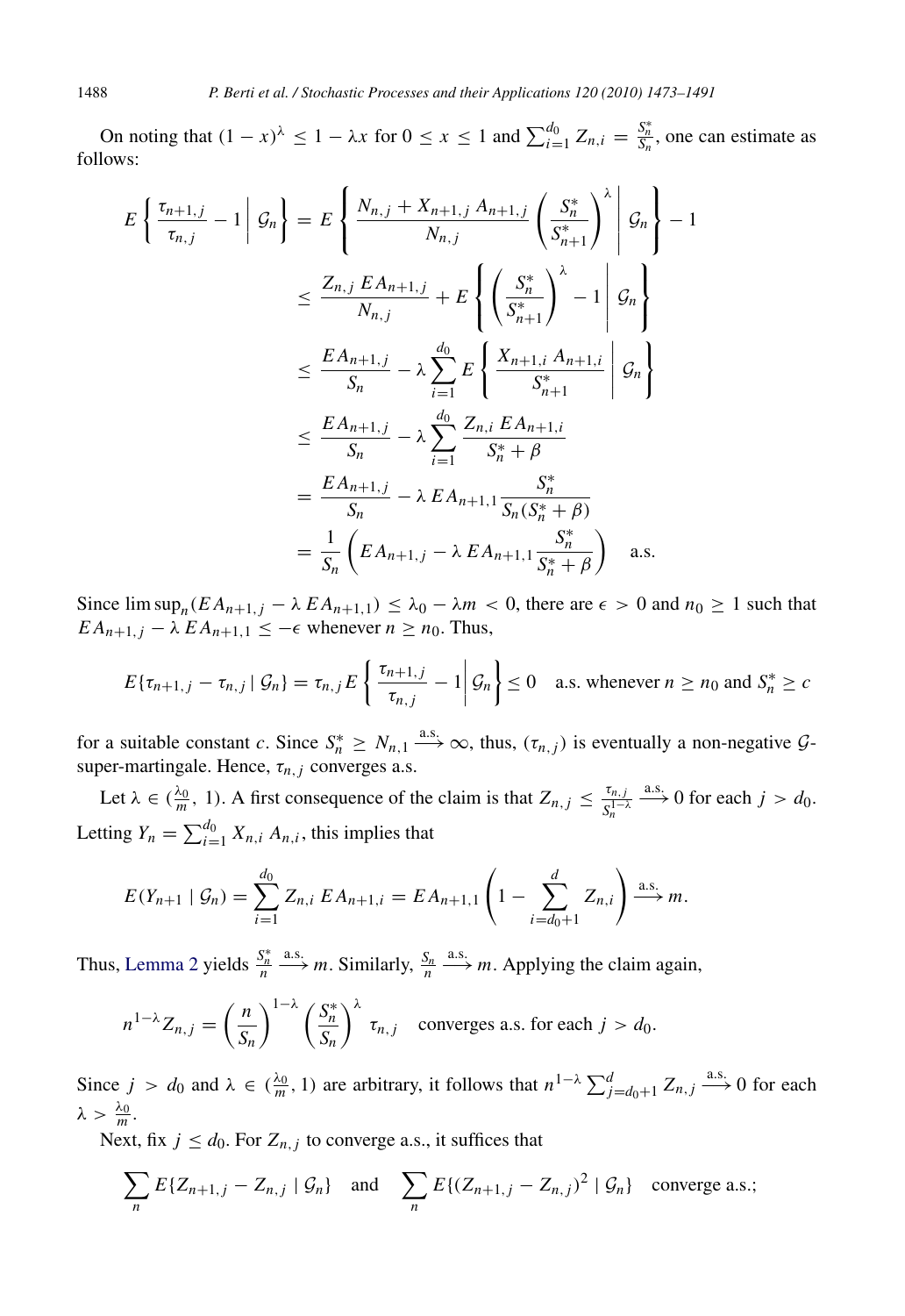see Lemma 3.2 of [\[11\]](#page-18-4). Since

$$
Z_{n+1,j} - Z_{n,j} = \frac{X_{n+1,j} A_{n+1,j}}{S_n + A_{n+1,j}} - Z_{n,j} \sum_{i=1}^d \frac{X_{n+1,i} A_{n+1,i}}{S_n + A_{n+1,i}},
$$

 $|Z_{n+1,j} - Z_{n,j}| \leq \frac{d\beta}{S_n}$ . Hence,

$$
\sum_{n} E\{(Z_{n+1,j} - Z_{n,j})^2 \mid \mathcal{G}_n\} \le d^2 \beta^2 \sum_{n} \frac{1}{n^2} \left(\frac{n}{S_n}\right)^2 < \infty \quad \text{a.s.}
$$

Moreover,

$$
E\{Z_{n+1,j} - Z_{n,j} | \mathcal{G}_n\}
$$
  
=  $Z_{n,j} E\left\{\frac{A_{n+1,j}}{S_n + A_{n+1,j}} | \mathcal{G}_n\right\} - Z_{n,j} \sum_{i=1}^d Z_{n,i} E\left\{\frac{A_{n+1,i}}{S_n + A_{n+1,i}} | \mathcal{G}_n\right\}$   
=  $-Z_{n,j} E\left\{\frac{A_{n+1,j}^2}{S_n (S_n + A_{n+1,j})} | \mathcal{G}_n\right\} + Z_{n,j} \sum_{i=1}^d Z_{n,i} E\left\{\frac{A_{n+1,i}^2}{S_n (S_n + A_{n+1,i})} | \mathcal{G}_n\right\}$   
+  $Z_{n,j} \frac{E A_{n+1,j}}{S_n} - Z_{n,j} \sum_{i=1}^d Z_{n,i} \frac{E A_{n+1,i}}{S_n} \text{ a.s., and}$   
 $E A_{n+1,j} - \sum_{i=1}^d Z_{n,i} E A_{n+1,i} = E A_{n+1,1} \sum_{i=d_0+1}^d Z_{n,i} - \sum_{i=d_0+1}^d Z_{n,i} E A_{n+1,i}.$ 

Therefore,  $\sum_{n} E\{Z_{n+1,j} - Z_{n,j} | \mathcal{G}_n\}$  converges a.s., since

$$
\begin{aligned} \left| E\{Z_{n+1,j} - Z_{n,j} \mid \mathcal{G}_n \} \right| &\leq \frac{d\beta^2}{S_n^2} + 2\beta \frac{\sum\limits_{i=d_0+1}^d Z_{n,i}}{S_n} \\ &= \mathrm{o}(n^{\lambda-2}) \quad \text{a.s. for each } \lambda \in \left(\frac{\lambda_0}{m}, 1\right). \end{aligned}
$$

Thus,  $Z_{n,j} \stackrel{\text{a.s.}}{\longrightarrow} Z_{(j)}$  for some random variable  $Z_{(j)}$ . To conclude the proof, we let  $Y_{n,i} =$  $\log \frac{Z_{n,i}}{Z_{n,1}}$  and prove that

$$
\sum_{n} E\{Y_{n+1,i} - Y_{n,i} \mid \mathcal{G}_n\} \text{ and } \sum_{n} E\{(Y_{n+1,i} - Y_{n,i})^2 \mid \mathcal{G}_n\}
$$
  
converge a.s. whenever  $i \le d_0$ .

In this case, in fact,  $\log \frac{Z_{n,i}}{Z_{n,1}}$  converges a.s. for each  $i \leq d_0$ , and this implies that  $Z_{(i)} > 0$  a.s. for each  $i \leq d_0$ .

Since 
$$
Y_{n+1,i} - Y_{n,i} = X_{n+1,i} \log(1 + \frac{A_{n+1,i}}{N_{n,i}}) - X_{n+1,1} \log(1 + \frac{A_{n+1,1}}{N_{n,1}}),
$$

$$
E\{Y_{n+1,i} - Y_{n,i} \mid \mathcal{G}_n\}
$$
  
=  $Z_{n,i}E\left\{\log\left(1 + \frac{A_{n+1,i}}{N_{n,i}}\right) \middle| \mathcal{G}_n\right\} - Z_{n,1}E\left\{\log\left(1 + \frac{A_{n+1,1}}{N_{n,1}}\right) \middle| \mathcal{G}_n\right\}$  a.s.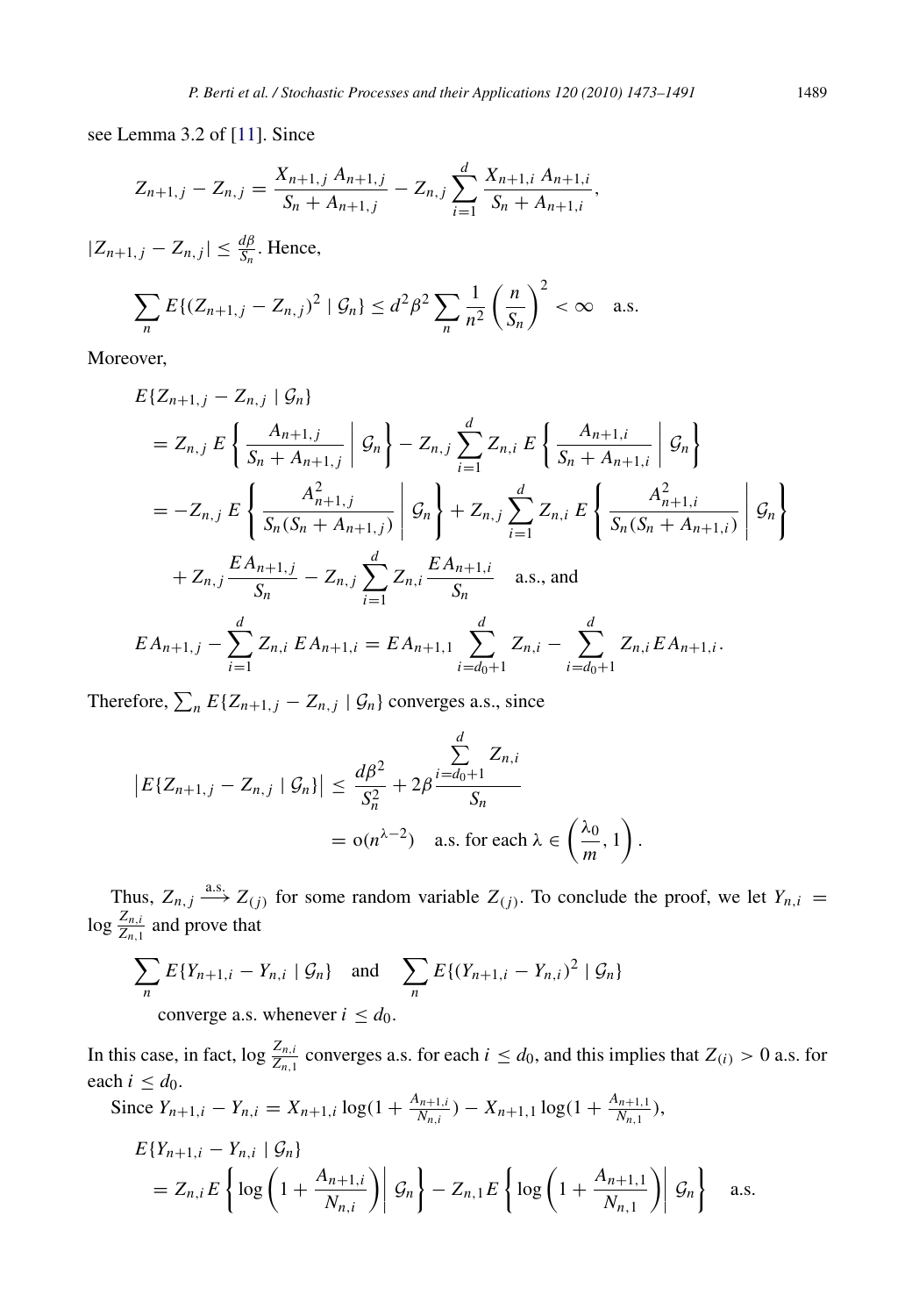Since  $EA_{n+1,i} = EA_{n+1,1}$ , a second-order Taylor expansion of  $x \mapsto log(1 + x)$  yields

$$
|E\{Y_{n+1,i} - Y_{n,i} | \mathcal{G}_n\}| \leq \frac{\beta^2}{S_n} \left( \frac{1}{N_{n,i}} + \frac{1}{N_{n,1}} \right)
$$
 a.s.

A quite similar estimate holds for  $E\{(Y_{n+1,i} - Y_{n,i})^2 | \mathcal{G}_n\}$ . Thus, it suffices to see that

$$
\sum_{n} \frac{1}{S_n N_{n,i}} < \infty \quad \text{a.s. for each } i \leq d_0.
$$

Define  $R_{n,i} = \frac{(S_n^*)^u}{N_{n,i}}$ *N<sub>n,i</sub>*</sup>, where  $u \in (0, 1)$  and  $i \le d_0$ . Since  $(1 + x)^u \le 1 + u x$  for  $x \ge 0$ , one can estimate as

$$
E\left\{\frac{R_{n+1,i}}{R_{n,i}} - 1 \middle| \mathcal{G}_n\right\} = E\left\{\left(\frac{S_{n+1}^*}{S_n^*}\right)^u - 1 \middle| \mathcal{G}_n\right\} - E\left\{\left(\frac{S_{n+1}^*}{S_n^*}\right)^u \frac{X_{n+1,i}A_{n+1,i}}{N_{n,i} + A_{n+1,i}} \middle| \mathcal{G}_n\right\}
$$
  

$$
\leq uE\left\{\frac{S_{n+1}^* - S_n^*}{S_n^*} \middle| \mathcal{G}_n\right\} - E\left\{\frac{X_{n+1,i}A_{n+1,i}}{N_{n,i} + \beta} \middle| \mathcal{G}_n\right\}
$$
  

$$
= \frac{u}{S_n^*} \sum_{p=1}^{d_0} Z_{n,p} E A_{n+1,p} - \frac{Z_{n,i} E A_{n+1,i}}{N_{n,i} + \beta}
$$
  

$$
= \frac{E A_{n+1,1}}{S_n} \left\{u - \frac{N_{n,i}}{N_{n,i} + \beta}\right\} \text{ a.s.}
$$

As in the proof of the claim,

$$
E\{R_{n+1,i} - R_{n,i} \mid \mathcal{G}_n\} = R_{n,i} E\left\{\left.\frac{R_{n+1,i}}{R_{n,i}} - 1\right| \mathcal{G}_n\right\} \le 0 \quad \text{a.s. whenever } N_{n,i} \ge c
$$

for a suitable constant *c*. Since  $N_{n,i} \xrightarrow{a.s.} \infty$ , then  $(R_{n,i})$  is eventually a non-negative  $\mathcal{G}$ -supermartingale, so  $R_{n,i}$  converges a.s. Hence,

$$
\sum_{n} \frac{1}{S_n N_{n,i}} = \sum_{n} \frac{R_{n,i}}{S_n (S_n^*)^u} = \sum_{n} R_{n,i} \frac{n}{S_n} \left(\frac{n}{S_n^*}\right)^u \frac{1}{n^{1+u}} < \infty \quad \text{a.s.}
$$

This concludes the proof.  $\square$ 

# **References**

- <span id="page-17-1"></span>[1] G. Aletti, C. May, P. Secchi, A central limit theorem, and related results, for a two-color randomly reinforced urn, Adv. Appl. Probab. 41 (2009) 829–844.
- <span id="page-17-2"></span>[2] Z.D. Bay, F. Hu, Asymptotics in randomized urn models, Ann. Appl. Probab. 15 (2005) 914–940.
- <span id="page-17-3"></span>[3] P. Berti, L. Pratelli, P. Rigo, Limit theorems for a class of identically distributed random variables, Ann. Probab. 32 (2004) 2029–2052.
- <span id="page-17-0"></span>[4] P. Berti, I. Crimaldi, L. Pratelli, P. Rigo, 2010. A central limit theorem and its applications to multicolor randomly reinforced urns, (submitted for publication). Currently available at: [http://arxiv.org/abs/0904.0932.](http://arxiv.org/abs/0904.0932)
- <span id="page-17-4"></span>[5] I. Crimaldi, G. Letta, L. Pratelli, A strong form of stable convergence, in: Sem. de Probab. XL, in: LNM, vol. 1899, 2007, pp. 203–225.
- <span id="page-17-6"></span>[6] P. Hall, C.C. Heyde, Martingale Limit Theory and its Applications, Academic Press, 1980.
- <span id="page-17-5"></span>[7] S. Janson, Functional limit theorems for multitype branching processes and generalized Polya urns, Stoch. Process Appl. 110 (2004) 177–245.